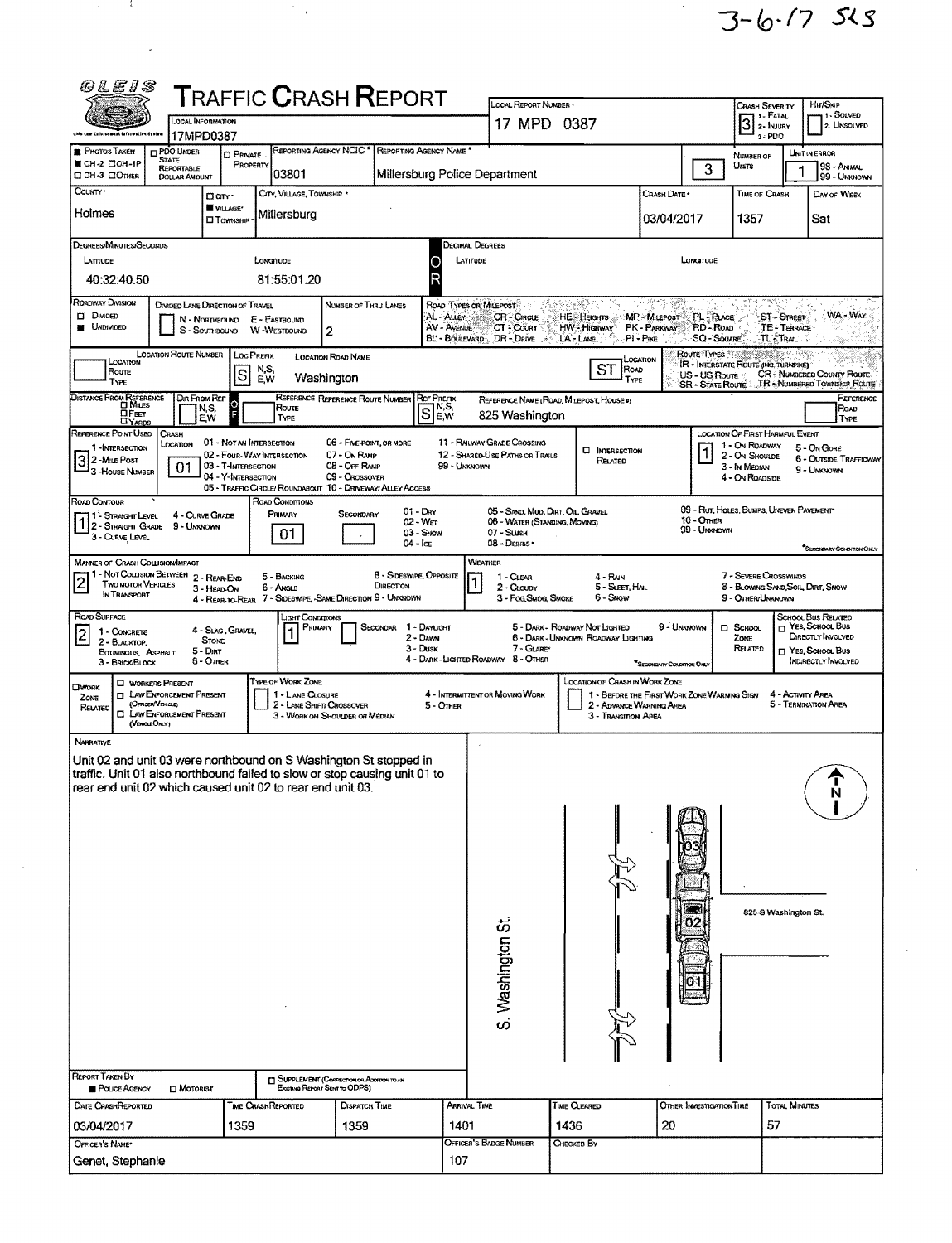|                                                         | UNIT                                                                                    |                                                         |                                                                                |                                                |                                                                                                         |                   |                                                                       |                                             |                                                                                                |                                         |                                             |                                                 |                                                                                                                                                                                                                    |  |
|---------------------------------------------------------|-----------------------------------------------------------------------------------------|---------------------------------------------------------|--------------------------------------------------------------------------------|------------------------------------------------|---------------------------------------------------------------------------------------------------------|-------------------|-----------------------------------------------------------------------|---------------------------------------------|------------------------------------------------------------------------------------------------|-----------------------------------------|---------------------------------------------|-------------------------------------------------|--------------------------------------------------------------------------------------------------------------------------------------------------------------------------------------------------------------------|--|
|                                                         |                                                                                         |                                                         |                                                                                |                                                |                                                                                                         |                   |                                                                       |                                             |                                                                                                | <b>LOCAL REPORT NUMBER</b>              |                                             |                                                 |                                                                                                                                                                                                                    |  |
|                                                         |                                                                                         |                                                         |                                                                                |                                                |                                                                                                         |                   |                                                                       |                                             | OWNER PHONE NUMBER                                                                             |                                         | 17 MPD 0387                                 |                                                 | <b>DAMAGE AREA</b>                                                                                                                                                                                                 |  |
| <b>UNIT NUMBER</b>                                      | OWNER NAME: LAST, FIRST, MIDDLE ( C SAME AS DRIVER )<br>Miller, Kara, A                 |                                                         |                                                                                |                                                |                                                                                                         |                   |                                                                       | 330-231-1557                                |                                                                                                |                                         | <b>DAMAGE SCALE</b><br>4                    |                                                 | FRONT                                                                                                                                                                                                              |  |
| OWNER ADDRESS: CITY, STATE, ZIP                         |                                                                                         | <b>CLSAME AS DRIVER</b>                                 |                                                                                |                                                |                                                                                                         |                   |                                                                       |                                             |                                                                                                |                                         | $1 - Now$                                   |                                                 | □                                                                                                                                                                                                                  |  |
|                                                         | 163 S Mad Anthony St Apt A, Millersburg, OH, 44654                                      |                                                         |                                                                                |                                                |                                                                                                         |                   |                                                                       |                                             |                                                                                                |                                         |                                             |                                                 |                                                                                                                                                                                                                    |  |
| LP STATE LICENSE PLATE NUMBER                           |                                                                                         |                                                         |                                                                                |                                                | Vehicle Identification Number                                                                           |                   |                                                                       |                                             |                                                                                                |                                         | 2 - Minon                                   |                                                 |                                                                                                                                                                                                                    |  |
| OН<br>GUE1603                                           |                                                                                         |                                                         |                                                                                |                                                | 2C8GP443X1R225716                                                                                       |                   |                                                                       | <b>VEHICLE COLOR</b>                        |                                                                                                | 1.                                      | 3 - FUNCTIONAL                              |                                                 | о<br>□                                                                                                                                                                                                             |  |
| <b>VEHICLE YEAR</b><br>2001                             | <b>VEHICLE MAKE</b><br>Chrysler                                                         |                                                         |                                                                                | <b>VEHICLE MODEL</b><br>Town And Country - LMT |                                                                                                         |                   |                                                                       | GRN                                         |                                                                                                |                                         | 4 - DISABLING                               |                                                 |                                                                                                                                                                                                                    |  |
| PROOF OF<br>INSURANCE                                   | <b>INSURANCE COMPANY</b>                                                                |                                                         |                                                                                |                                                | POLICY NUMBER                                                                                           | Towed By          |                                                                       |                                             |                                                                                                | 9 - UNKNOWN                             |                                             | ם′<br>о<br>□                                    |                                                                                                                                                                                                                    |  |
| <b>SHOWN</b>                                            | Alistate                                                                                |                                                         |                                                                                |                                                | 992372570                                                                                               |                   |                                                                       |                                             |                                                                                                |                                         |                                             |                                                 | REAR                                                                                                                                                                                                               |  |
| CARRIER NAME, ADDRESS, CITY, STATE, ZIP                 |                                                                                         |                                                         |                                                                                |                                                |                                                                                                         |                   |                                                                       |                                             |                                                                                                |                                         |                                             |                                                 | <b>CARRIER PHONE</b>                                                                                                                                                                                               |  |
| US DOT                                                  | <b>VEHICLE WEIGHT GVWR/GCWR</b>                                                         |                                                         |                                                                                |                                                | CARGO BODY TYPE<br>01 - No CARGO BODY TYPE/NOT APPLICABL 09 - POLE                                      |                   |                                                                       |                                             |                                                                                                | <b>TRAFFICWAY DESCRIPTION</b>           | 1 - Two-Way, Not Divided                    |                                                 |                                                                                                                                                                                                                    |  |
| HM PLACARD ID NO.                                       |                                                                                         | 2 - 10,001 то 26,000к Las<br>3 - MORE THAN 26,000K LBS. | 1 - LESS THAN OR EQUAL TO 10K LBS                                              |                                                | 02 - Bus/ Van (9-15 Seats, Inc Driver)<br>03 - Bus (16+ Seats, Inc Driver)                              |                   | 10 - Cargo Tank<br>11 - FLAT BED                                      |                                             |                                                                                                |                                         |                                             |                                                 | 1 2 - Two-Way, NOT DIVIDED, CONTINUOUS LEFT TURN LANE<br>3 - T WO-WAY, DIVIDED, UNPROTECTED (PAINTED OR GRASS > FT.) MEDIA                                                                                         |  |
|                                                         |                                                                                         |                                                         |                                                                                |                                                | 04 - VEHICLE TOWING ANOTHER VEHICLE<br>05 - Logging<br>06 - INTERMODAL CONTAINER CHASIS                 |                   | <b>12 - Dump</b><br>13 - CONCRETE MIXER                               |                                             |                                                                                                |                                         | 5 - ONE-WAY TRAFFICWAY                      |                                                 | 4 - Two-Way, DIVIDED, POSITIVE MEDIANBARRIER                                                                                                                                                                       |  |
| <b>HM CLASS</b><br>NUMBER                               | $\Box$ Related                                                                          | <b>HAZARDOUS MATERIAL</b>                               |                                                                                |                                                | 07 - CARGO VAN/ENGLOSED BOX<br>08 - GRAIN, CHIPS, GRAVEL                                                |                   | 14 - AUTO TRANSPORTER<br>15 - GARBAGE /REFUSE<br>99 - OTHER/UNKNOWN   |                                             | <b>CI HIT / SKIP UNIT</b>                                                                      |                                         |                                             |                                                 |                                                                                                                                                                                                                    |  |
| NON-MOTORIST LOCATION PRIOR TO IMPACT                   |                                                                                         |                                                         | TYPE OF USE                                                                    | UNIT TYPE                                      |                                                                                                         |                   |                                                                       |                                             |                                                                                                |                                         |                                             |                                                 |                                                                                                                                                                                                                    |  |
|                                                         | 01 - INTERSECTION - MARKED CROSSWAL<br>02 - INTERSECTION No CROSSWALK                   |                                                         | 1                                                                              |                                                | 05<br>01 - Sub-COMPACT                                                                                  |                   |                                                                       |                                             |                                                                                                |                                         |                                             |                                                 | PASSENGER VEHICLES (LESS THAN 9 PASSENGERS MED/HEAVY TRUCKS OR COMBO UNTS > 10K LBS BUS/VAN/LIMO(9 OR MORE INCLUDING DRIVER)<br>13 - SINGLE UNIT TRUCK OR VAN 2AXLE, 6 TIRES 21 - BUS/VAN (9-15 SEATS, INC DRIVER) |  |
|                                                         | 03 - INTERSECTION OTHER<br>04 - MIOBLOCK - MARKED CROSSWALK                             |                                                         | 1 - PERSONAL<br>2 - COMMERCIAL                                                 |                                                | 02 - COMPACT<br>99 - UNKNOWN 03 - MID SIZE                                                              |                   |                                                                       |                                             | 14 - SINGLE UNIT TRUCK: 3+ AXLES<br>15 - SINGLE UNIT TRUCK / TRAILER                           |                                         |                                             | NON MOTORIST                                    | 22 - Bus (16+ Seats, Inc Draver)                                                                                                                                                                                   |  |
| 06 - BICYCLE LANE                                       | 05 - TRAVEL LANE - OTHER LOCATION<br>07 - SHOULDER/ROADSIDE                             |                                                         | 3 - GOVERNMENT                                                                 |                                                | OR HIT/SKIP<br>04 - Full Size<br>05 - MINIVAN                                                           |                   |                                                                       |                                             | 16 - Truck/Tractor (BOBTAIL)<br>17 - TRACTOR/SEMI-TRAILER                                      |                                         |                                             |                                                 | 23 - Animal With Rider<br>24 - ANIMAL WITH BUGGY, WAGON, SURREY                                                                                                                                                    |  |
| 08 - Sidewalk                                           | 09 - MEDIAN CROSSING ISLAND                                                             |                                                         |                                                                                |                                                | 06 - SPORT UTILITY VEHICLE<br>07 - Pickup<br>08 - VAN                                                   |                   |                                                                       | 18 - TRACTOR/DOUBLE<br>19 - TRACTOR/TRIPLES |                                                                                                |                                         |                                             |                                                 | 25 - BICYCLE/PEDACYCLIST<br>26 - PEDESTRIAN SKATER                                                                                                                                                                 |  |
|                                                         | 10 - DRIVE WAY ACCESS<br>11 - SHARED-USE PATH OR TRAIL                                  |                                                         | <b>IT IN EMERGENCY</b><br>RESPONSE                                             |                                                | 09 - MOTORCYCLE<br>10 - MOTORIZED BICYCLE                                                               |                   |                                                                       |                                             | 20 - OTHER MEDIHEAVY VEHICLE                                                                   |                                         |                                             |                                                 | 27 - OTHER NON-MOTORIST                                                                                                                                                                                            |  |
|                                                         | 12 - NON-TRAFFICWAY AREA<br>99 - OTHER/UNKNOWN                                          |                                                         |                                                                                |                                                | 11 - SNOWMOBILE/ATV<br>12 - OTHER PASSENGER VEHICLE                                                     |                   |                                                                       |                                             | HASHM PLACARD                                                                                  |                                         |                                             |                                                 |                                                                                                                                                                                                                    |  |
| SPECIAL FUNCTION 01 - NONE                              | 02 - Taxi                                                                               |                                                         | 09 - AMBULANCE<br>$10 -$ Fine                                                  |                                                | 17 - FARM VEHICLE<br>18 - FARM EQUIPMENT                                                                |                   | MOST DAMAGED AREA<br>01 - NONE                                        |                                             | $08 - Lerr$ Side                                                                               |                                         |                                             | 99 - UNKNOWN                                    | Астом<br>1 - Non-Contact                                                                                                                                                                                           |  |
| 01                                                      | 03 - RENTAL TRUCK (OVER 10K LBS)<br>04 - Bus - SCHOOL (PUBLIC OR PRIVATE) 12 - MILITARY |                                                         | 11 - HIGHWAY/MAINTENANCE                                                       |                                                | 19 - Мотовноме<br>20 - GOLF CART                                                                        | 02                | 02 - CENTER FRONT<br>03 - Right FRONT                                 |                                             |                                                                                                | 09 - LEFT FRONT<br>10 - Top and Windows |                                             |                                                 | 3<br>2 - Non-Collision<br>3 - STRIKING                                                                                                                                                                             |  |
|                                                         | 05 - Bus - Transit<br>06 - Bus - CHARTER                                                |                                                         | 13 - Pouce<br>14 - Pusuc Unury                                                 |                                                | 21 - TRAIN<br>22 - OTHER (EXPLANIN NARRATIVE)                                                           | 02                | <b>IMPACT ARE 04 - RIGHT SIDE</b><br>05 - Right Rear                  |                                             |                                                                                                | 11 - UNDERCARRIAGE<br>12 - LOAD/TRAILER |                                             |                                                 | 4 - Struck<br>5 - STRIKING/STRUCK                                                                                                                                                                                  |  |
|                                                         | 07 - Bus - SHUTTLE<br>08 - Bus - Other                                                  |                                                         | 15 - OTHER GOVERNMENT<br>16 - CONSTRUCTION EOIP.                               |                                                |                                                                                                         |                   | 06 - REAR CENTER<br>07 - LEFT REAR                                    |                                             | 14 - Отнев                                                                                     | 13 - TOTAL (ALL AREAS)                  |                                             |                                                 | 9 - UNKNOWN                                                                                                                                                                                                        |  |
| PRE-CRASH ACTIONS                                       | MOTORIST                                                                                |                                                         |                                                                                |                                                |                                                                                                         |                   | NON-MOTORIST                                                          |                                             |                                                                                                |                                         |                                             |                                                 |                                                                                                                                                                                                                    |  |
| 01                                                      | 01 - STRAIGHT AHEAD<br>02 - BACKING                                                     |                                                         | 07 - MAKING U-TURN<br>08 - ENTERING TRAFFIC LANE                               |                                                | 13 - Negotiating a Curve<br>14 - OTHER MOTORIST ACTIO                                                   |                   |                                                                       |                                             | 15 - ENTERING OR CROSSING SPECIFIED LOCATIO<br>16 - WALKING RUNNING, JOGGING, PLAYING, CYCLING |                                         |                                             |                                                 | 21 - OTHER NON-MOTORIST ACTION                                                                                                                                                                                     |  |
| 99 - UNKNOWN                                            | 03 - CHANGING LANES<br>04 - OVERTAKING PASSING                                          |                                                         | 09 - LEAVING TRAFFIC LANE<br>10 - PARKED                                       |                                                |                                                                                                         |                   |                                                                       | 17 - WORKING<br>18 - PUSHING VEHICLE        |                                                                                                |                                         |                                             |                                                 |                                                                                                                                                                                                                    |  |
|                                                         | 05 - MAKING RIGHT TURN<br>06 - MAKING LEFT TURN                                         |                                                         | 11 - Slowing or Stopped in Traffic<br>12 - DRIVERLESS                          |                                                |                                                                                                         |                   |                                                                       | 20 - Standing                               | 19 - APPROACHING OR LEAVING VEHICLE                                                            |                                         |                                             |                                                 |                                                                                                                                                                                                                    |  |
| Contributing Circumstance                               |                                                                                         |                                                         |                                                                                |                                                |                                                                                                         |                   | NON-MOTORIST                                                          |                                             |                                                                                                |                                         | VEHICLE LJEFECTS                            |                                                 |                                                                                                                                                                                                                    |  |
| Primary<br>09                                           | MOTORIST<br>01 - None<br>02 - FAILURE TO YIELD                                          |                                                         | 11 - IMPROPER BACKING                                                          |                                                | 12 - IMPROPER START FROM PARKED POSITION                                                                |                   | $22 - None$<br>23 - IMPROPER CROSSING                                 |                                             |                                                                                                |                                         |                                             | 02 - HEAD LAMPS                                 | 01 - TURN SIGNALS                                                                                                                                                                                                  |  |
|                                                         | 03 - RAN RED LIGHT<br>04 - RAN STOP SIGN                                                |                                                         |                                                                                |                                                | 13 - STOPPED OR PARKED ILLEGALLY<br>14 - OPERATING VEHICLE IN NEGLIGENT MANNER                          |                   | 24 - DARTING<br>25 - LYING AND/OR LLEGALLY IN ROADWAY                 |                                             |                                                                                                |                                         |                                             | 03 - TAIL LAMPS<br>04 - BRAKES<br>05 - STEERING |                                                                                                                                                                                                                    |  |
| Secondary                                               | 05 - Exceeded Speed Limit<br>06 - UNSAFE SPEED                                          |                                                         |                                                                                |                                                | 15 - SWERING TO AVOID (DUE TO EXTERNAL CONDITIONS)<br>16 - WRONG SIDE/WRONG WAY                         |                   | 26 - FALURE TO YIELD RIGHT OF WAY<br>27 - NOT VISIBLE (DARK CLOTHING) |                                             |                                                                                                |                                         |                                             |                                                 | 06 - TIRE BLOWOUT<br>07 - WORN OR SLICK TIRES                                                                                                                                                                      |  |
|                                                         | 07 - IMPROPER TURN<br>08 - LEFT OF CENTER                                               |                                                         | 17 - FALURE TO CONTROL<br><b>18 - VISION OBSTRUCTION</b>                       |                                                |                                                                                                         |                   | 28 - INATTENTIVE<br>29 - FAILURE TO OBEY TRAFFIC SIGNS                |                                             |                                                                                                |                                         |                                             |                                                 | 08 - TRAILER EQUIPMENT DEFECTIVE<br>09 - MOTOR TROUBLE                                                                                                                                                             |  |
| 99 - UNKNOWN                                            | 09 - FOLLOWED TOO CLOSELY/ACDA<br>10 - IMPROPER LANE CHANGE<br>PASSING OFF ROAD         |                                                         |                                                                                |                                                | 19 - OPERATING DEFECTIVE EQUIPMENT<br>20 - LOAD SHIFTING/FALLING/SPILLING<br>21 - OTHER IMPROPER ACTION |                   | /SIGNALS/OFFICER<br>30 - WRONG SIDE OF THE ROAD                       |                                             |                                                                                                |                                         |                                             |                                                 | 10 - DISABLED FROM PRIOR ACCIDENT<br>11 - Other Defects                                                                                                                                                            |  |
| <b>SEQUENCE OF EVENTS</b>                               |                                                                                         |                                                         |                                                                                |                                                | NON-COLLISION EVENTS                                                                                    |                   | 31 - OTHER NON-MOTORIST ACTION                                        |                                             |                                                                                                |                                         |                                             |                                                 |                                                                                                                                                                                                                    |  |
| 20                                                      |                                                                                         |                                                         |                                                                                |                                                | 01 - OVERTURN/ROLLOVER<br>02 - FIRE/EXPLOSION                                                           |                   | 06 - EQUIPMENT FAILURE                                                | (BLOWN TIRE, BRAKE FAILURE, ETC)            |                                                                                                |                                         | 10 - Cross Median<br>11 - Cross CENTER LINE |                                                 |                                                                                                                                                                                                                    |  |
| <b>FIRST</b><br>HARMFUL <sup>1</sup>                    | Most<br><b>HARMFUL</b>                                                                  |                                                         | 99 - UMKNOWN                                                                   |                                                | 03 - IMMERSION<br>04 - JACKKNIFE                                                                        |                   | 07 - SEPARATION OF UNITS<br>08 - RAN OFF ROAD RIGHT                   |                                             |                                                                                                |                                         | 12 - DOWNHILL RUNAWAY                       | OPPOSITE DIRECTION OF TRAVEL                    |                                                                                                                                                                                                                    |  |
| EVENT                                                   | EVENT                                                                                   |                                                         |                                                                                |                                                | 05 - CARGO/EQUIPMENT LOSS OR SHIFT<br>COLLISION WITH FIXED, OBJECT                                      |                   | 09 - RAN OFF ROAD LEFT                                                |                                             |                                                                                                |                                         | 13 - OTHER NON-COLLISION                    |                                                 |                                                                                                                                                                                                                    |  |
| 14 - PEDESTRIAN                                         | COLLISION WITH PERSON, VEHICLE OR OBJECT NOT FIXED                                      |                                                         | 21 - PARKED MOTOR VEHICLE                                                      |                                                | 25 - Impact Attenuator/Crash Cushion 3 - Median Cable Barrier<br>26 - BRIDGE OVERHEAD STRUCTURE         |                   | 34 - MEDIAN GUARDRAIL BARRIER                                         |                                             |                                                                                                |                                         | 41 - OTHER POST, POLE<br>OR SUPPORT         |                                                 | <b>48 - TREE</b><br>49 - FIRE HYDRANT                                                                                                                                                                              |  |
| 15 - PEDALCYCLE<br>16 - RAILWAY VEHICLE (TRAIN, ENGINE) |                                                                                         |                                                         | 22 - WORK ZONE MAINTENANCE EQUIPMENT<br>23 - STRUCK BY FALLING, SHIFTING CARGO |                                                | 27 - BRIDGE PIER OR ABUTMENT<br>28 - BRIDGE PARAPET                                                     |                   | 35 - MEDIAN CONCRETE BARRIER<br>36 - MEDIAN OTHER BARRIER             |                                             |                                                                                                | 42 - CULVERT<br>43 - Curs               |                                             |                                                 | 50 - WORK ZONE MAINTENANCE<br>EQUIPMENT                                                                                                                                                                            |  |
| 17 - Animal - Farm<br>18 - ANIMAL - DEER                |                                                                                         | <b>MOTOR VEHICLE</b>                                    | OR ANYTHING SET IN MOTION BY A                                                 |                                                | 29 - Bridge Rail<br>30 - GUARDRAIL FACE                                                                 |                   | 37 - TRAFFIC SIGN POST<br>38 - Overhead Sign Post                     |                                             |                                                                                                | 44 - Олтон                              | 45 - EMBANKMENT                             |                                                 | 51 - WALL, BUILDING, TUNNEL<br>52 - OTHER FIXED OBJECT                                                                                                                                                             |  |
| 19 - ANIMAL-OTHER<br>20 - MOTOR VEHICLE IN TRANSPORT    |                                                                                         |                                                         | 24 - OTHER MOVABLE OBJECT                                                      |                                                | 31 - GUARDRAILEND<br>32 - PORTABLE BARRIER                                                              |                   | 39 - LIGHT/LUMINARIES SUPPORT<br>40 - Unury Pole                      |                                             |                                                                                                | 46 - FENCE<br>47 - MAILBOX              |                                             |                                                 |                                                                                                                                                                                                                    |  |
| Unit Speed                                              | POSTED SPEED                                                                            | TRAFFIC CONTROL                                         | 01 - No Controls                                                               |                                                |                                                                                                         |                   |                                                                       |                                             | UNIT DIRECTION                                                                                 |                                         | 1 - North                                   |                                                 | 5 - Northeast<br>9 - UMKNOWN                                                                                                                                                                                       |  |
| 35                                                      | 35                                                                                      | 12                                                      | 02 - Stop Ston<br>03 - YIELD StGN                                              |                                                | 07 - RAILROAD CROSSBUCKS<br>08 - RAILROAD FLASHERS<br>09 - RALROAD GATES                                | 15 - O THER       | <b>13 - CROSSWALK LINES</b><br>14 - Walk/Don't Walk                   |                                             | FROM                                                                                           | То                                      | 2 - South<br>3 - East                       |                                                 | 6 - NORTHWEST<br>7 - SOUTHEAST                                                                                                                                                                                     |  |
| $S$ tated                                               |                                                                                         |                                                         | 04 - TRAFFIC SIGNAL<br>05 - Traffic Flashers                                   |                                                | 10 - Costruction Barricade<br>11 - PERSON (FLAGGER, OFFICER                                             | 16 - Not Reported |                                                                       |                                             |                                                                                                |                                         | 4 - West                                    |                                                 | 8 - Southwest                                                                                                                                                                                                      |  |
| $\square$ Estimated                                     |                                                                                         |                                                         | 06 - SCHOOL ZONE                                                               |                                                | <b>12 - PAVEMENT MARKINGS</b>                                                                           |                   |                                                                       |                                             |                                                                                                |                                         |                                             |                                                 |                                                                                                                                                                                                                    |  |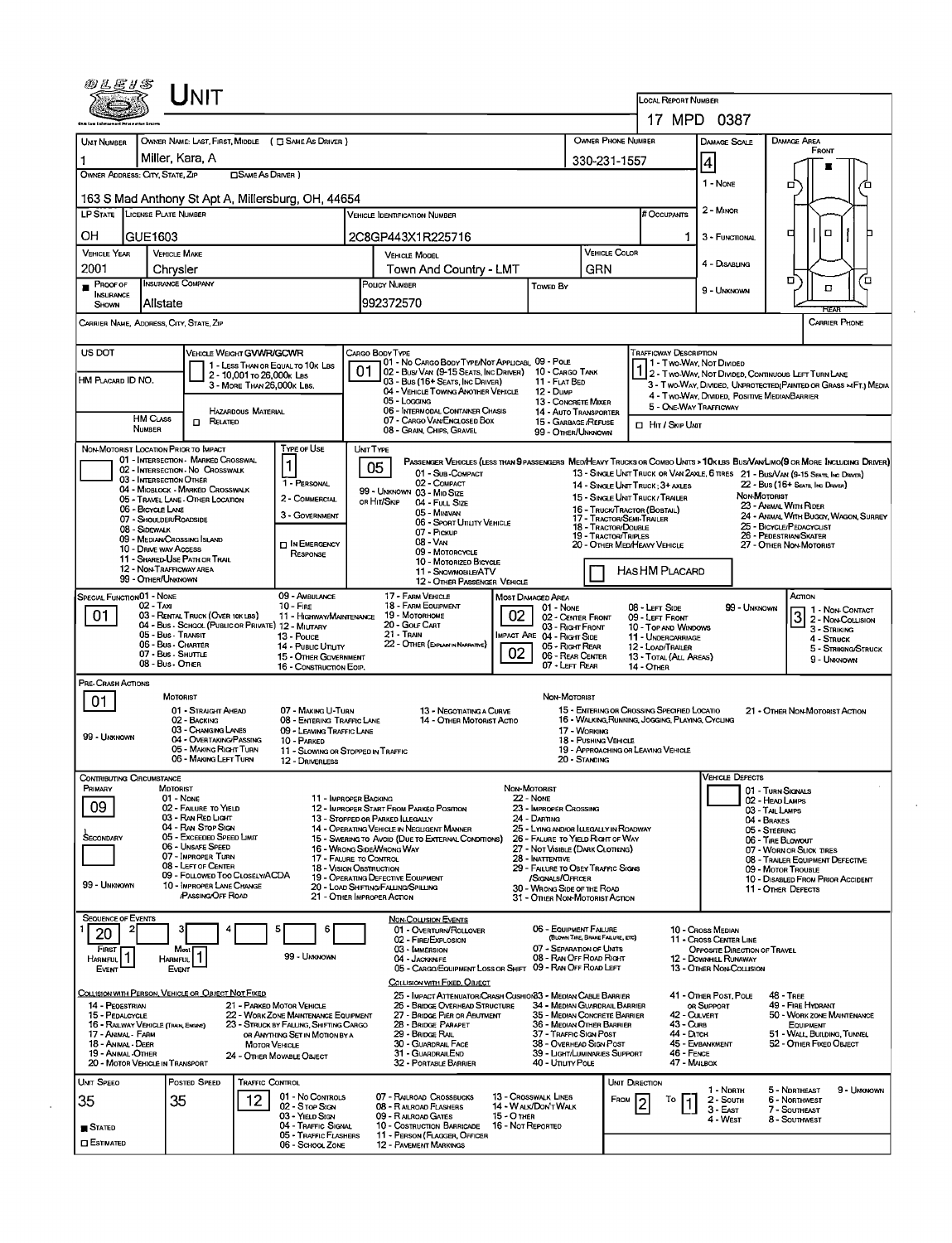|                                                                       |                                                                       | UNIT                                                                 |                            |                                                                               |           |                                                                                                                               |                                              |                                                                             |                                             | LOCAL REPORT NUMBER                                                                             |                                                                                   |                                                              |                                                                 |
|-----------------------------------------------------------------------|-----------------------------------------------------------------------|----------------------------------------------------------------------|----------------------------|-------------------------------------------------------------------------------|-----------|-------------------------------------------------------------------------------------------------------------------------------|----------------------------------------------|-----------------------------------------------------------------------------|---------------------------------------------|-------------------------------------------------------------------------------------------------|-----------------------------------------------------------------------------------|--------------------------------------------------------------|-----------------------------------------------------------------|
|                                                                       |                                                                       |                                                                      |                            |                                                                               |           |                                                                                                                               |                                              |                                                                             |                                             |                                                                                                 | 17 MPD 0387                                                                       |                                                              |                                                                 |
| UNT NUMBER                                                            |                                                                       |                                                                      |                            | OWNER NAME: LAST, FIRST, MIDDLE ( C SAME AS DRIVER )                          |           |                                                                                                                               |                                              |                                                                             | OWNER PHONE NUMBER                          |                                                                                                 | <b>DAMAGE SCALE</b>                                                               | <b>DAMAGE AREA</b>                                           |                                                                 |
| 2                                                                     | Miller. Carol. A                                                      |                                                                      |                            |                                                                               |           |                                                                                                                               |                                              |                                                                             |                                             |                                                                                                 | 2                                                                                 |                                                              | <b>FRONT</b>                                                    |
| OWNER ADDRESS: CITY, STATE, ZIP                                       |                                                                       |                                                                      | <b>CISAME AS DRIVER )</b>  |                                                                               |           |                                                                                                                               |                                              |                                                                             |                                             |                                                                                                 | 1 - None                                                                          | n                                                            |                                                                 |
| 781 Maxwell Ave, Millersburg, OH, 44654                               |                                                                       |                                                                      |                            |                                                                               |           |                                                                                                                               |                                              |                                                                             |                                             |                                                                                                 |                                                                                   |                                                              |                                                                 |
| LP STATE LICENSE PLATE NUMBER                                         |                                                                       |                                                                      |                            |                                                                               |           | VEHICLE IDENTIFICATION NUMBER                                                                                                 |                                              |                                                                             |                                             | # Occupants                                                                                     | 2 - Minon                                                                         |                                                              |                                                                 |
| OH                                                                    | GWE5446                                                               |                                                                      |                            |                                                                               |           | 1FMCU9GX0EUA03565                                                                                                             |                                              |                                                                             |                                             | 1.                                                                                              | 3 - FUNCTIONAL                                                                    | α                                                            | α                                                               |
| VEHICLE YEAR<br>2014                                                  | <b>VEHICLE MAKE</b><br>Ford                                           |                                                                      |                            |                                                                               |           | <b>VEHICLE MODEL</b><br>Escape                                                                                                |                                              |                                                                             | VEHICLE COLOR<br><b>RED</b>                 |                                                                                                 | 4 - DISABLING                                                                     |                                                              |                                                                 |
| $P$ ROOF OF                                                           | <b>INSURANCE COMPANY</b>                                              |                                                                      |                            |                                                                               |           | POLICY NUMBER                                                                                                                 |                                              | Towen By                                                                    |                                             |                                                                                                 |                                                                                   | ۵                                                            | Έ                                                               |
| INSURANCE<br>Shown                                                    | lHabrun Ins                                                           |                                                                      |                            |                                                                               |           | 4930911500                                                                                                                    |                                              |                                                                             |                                             |                                                                                                 | 9 - Uninnown                                                                      |                                                              | REA                                                             |
| CARRIER NAME, ADDRESS, CITY, STATE, ZIP                               |                                                                       |                                                                      |                            |                                                                               |           |                                                                                                                               |                                              |                                                                             |                                             |                                                                                                 |                                                                                   |                                                              | <b>CARRIER PHONE</b>                                            |
| US DOT                                                                |                                                                       | <b>VEHICLE WEIGHT GVWR/GCWR</b>                                      |                            |                                                                               |           | CARGO BODY TYPE                                                                                                               |                                              |                                                                             |                                             | TRAFFICWAY DESCRIPTION                                                                          |                                                                                   |                                                              |                                                                 |
|                                                                       |                                                                       |                                                                      | 2 - 10,001 To 26,000 k Les | 1 - LESS THAN OR EQUAL TO 10K LBS                                             | 01        | 01 - No CARGO BODY TYPE/NOT APPLICABL 09 - POLE<br>02 - Bus/Van (9-15 Seats, Inc Driver) 10 - Cargo Tank                      |                                              |                                                                             |                                             | 11 - Two-Way, Not Divided                                                                       | 1 2 - TWO-WAY, NOT DIVIDED, CONTINUOUS LEFT TURN LANE                             |                                                              |                                                                 |
| HM PLACARD ID NO.                                                     |                                                                       |                                                                      | 3 - MORE THAN 26,000K LBS. |                                                                               |           | 03 - Bus (16+ Seats, Inc Driver)<br>04 - VEHICLE TOWING ANOTHER VEHICLE                                                       |                                              | 11 - FLAT BEO<br>12 - Duwe                                                  |                                             |                                                                                                 | 4 - Two-Way, DIVIDED, POSITIVE MEDIAN BARRIER                                     |                                                              | 3 - Two-Way, Divideo, Unprotected (Painted or Grass >4F1) Media |
|                                                                       | <b>HM CLASS</b>                                                       |                                                                      | HAZARDOUS MATERIAL         |                                                                               |           | 05 - Logging<br>06 - INTERMODAL CONTAINER CHASIS                                                                              |                                              | 13 - CONCRETE MIXER<br>14 - AUTO TRANSPORTER                                |                                             | 5 - ONE-WAY TRAFFICWAY                                                                          |                                                                                   |                                                              |                                                                 |
|                                                                       | NUMBER                                                                | <b>D</b> RELATED                                                     |                            |                                                                               |           | 07 - CARGO VAN ENCLOSED BOX<br>08 - GRAIN, CHIPS, GRAVEL                                                                      |                                              | 15 - GARBAGE REFUSE<br>99 - Other/Unknown                                   |                                             | <b>C</b> Hr / Skip Unit                                                                         |                                                                                   |                                                              |                                                                 |
| NON-MOTORIST LOCATION PRIOR TO IMPACT                                 | 01 - INTERSECTION - MARKED CROSSWAL                                   |                                                                      |                            | TYPE OF USE                                                                   | UNIT TYPE | PASSENGER VEHICLES (LESS THAN 9 PASSENGERS MED/HEAVY TRUCKS OR COMBO UNITS > 10K LBS BUS/VAV/LIMD(9 OR MORE INCLUDING DRIVER) |                                              |                                                                             |                                             |                                                                                                 |                                                                                   |                                                              |                                                                 |
|                                                                       | 02 - INTERSECTION - NO CROSSWALK<br>03 - INTERSECTION OTHER           |                                                                      |                            |                                                                               |           | 06<br>01 - Sub-COMPACT                                                                                                        |                                              |                                                                             |                                             | 13 - SINGLE UNIT TRUCK OR VAN ZAXLE, 6 TRES 21 - BUS/VAN (9-15 SEATS, ING DRAYER)               |                                                                                   |                                                              |                                                                 |
|                                                                       | 04 - MIDBLOCK - MARKED CROSSWALK<br>05 - TRAVEL LANE - OTHER LOCATION |                                                                      |                            | 1 - PERSONAL<br>2 - COMMERCIAL                                                |           | 02 - COMPACT<br>99 - UNKNOWN 03 - Mio Size                                                                                    |                                              |                                                                             |                                             | 14 - SINGLE UNIT TRUCK: 3+ AXLES<br>15 - SINGLE UNIT TRUCK / TRAILER                            |                                                                                   | 22 - Bus (16+ Seats, Inc Driver)<br>NON-MOTORIST             |                                                                 |
|                                                                       | 06 - BICYCLE LANE<br>07 - SHOULDER/ROADSIDE                           |                                                                      |                            | 3 - GOVERNMENT                                                                |           | OR HIT/SKIP<br>04 - FutL Size<br>05 - MINIVAN                                                                                 |                                              |                                                                             | 17 - TRACTOR/SEMI-TRAILER                   | 16 - TRUCK/TRACTOR (BOBTAIL)                                                                    |                                                                                   | 23 - ANIMAL WITH RIOER                                       | 24 - ANIMAL WITH BUGGY, WAGON, SURREY                           |
|                                                                       | 08 - Sidewalk<br>09 - MEDIAN CROSSING ISLAND                          |                                                                      |                            |                                                                               |           | 06 - Sport Utility Vehicle<br>07 - Pickup                                                                                     |                                              |                                                                             | 18 - TRACTOR/DOUBLE<br>19 - TRACTOR/TRIPLES |                                                                                                 |                                                                                   | 25 - BICYCLE/PEDACYCLIST<br>26 - Pedestrian/Skater           |                                                                 |
|                                                                       | 10 - DRIVE WAY ACCESS<br>11 - SHARED-USE PATH OR TRAIL                |                                                                      |                            | <b>DINEMERGENCY</b><br>RESPONSE                                               |           | 08 - VAN<br>09 - MOTORCYCLE                                                                                                   |                                              |                                                                             |                                             | 20 - OTHER MEDIHEAVY VEHICLE                                                                    |                                                                                   | 27 - OTHER NDN-MOTORIST                                      |                                                                 |
|                                                                       | 12 - NON-TRAFFICWAY AREA<br>99 - OTHER/UNKNOWN                        |                                                                      |                            |                                                                               |           | 10 - MOTORIZED BICYCLE<br>11 - SNOWMOBILE/ATV<br>12 - OTHER PASSENGER VEHICLE                                                 |                                              |                                                                             |                                             | HASHM PLACARD                                                                                   |                                                                                   |                                                              |                                                                 |
| SPECIAL FUNCTION 01 - NONE                                            |                                                                       |                                                                      |                            | 09 - AMBULANCE                                                                |           | 17 - FARM VEHICLE                                                                                                             | <b>MOST DAMAGED AREA</b>                     |                                                                             |                                             |                                                                                                 |                                                                                   | Астом                                                        |                                                                 |
| 01.                                                                   | 02 - Taxi                                                             | 03 - RENTAL TRUCK (OVER 10KLBS)                                      |                            | 10 - FIRE<br>11 - HIGHWAY/MAINTENANCE                                         |           | 18 - FARM EQUIPMENT<br>19 - MOTORHOME                                                                                         | 06                                           | $01 - None$<br>02 - CENTER FRONT                                            |                                             | 08 - Lert Sipe<br>09 - LEFT FRONT                                                               | 99 - Unknown                                                                      |                                                              | $\overline{5}$ $\overline{2}$ - Non-Contact                     |
|                                                                       | 05 - Bus - Transit                                                    |                                                                      |                            | 04 - BUS - SCHOOL (PUBLIC OR PRIVATE) 12 - MILITARY<br>13 - Pouce             |           | 20 - Gour Cart<br>21 - TRAIN                                                                                                  |                                              | 03 - Right Front<br>MPACT ARE 04 - RIGHT SIDE                               |                                             | 10 - TOP AND WINDOWS<br>11 - UNDERCARRIAGE                                                      |                                                                                   |                                                              | 3 - STRIKING<br>4 - Struck                                      |
|                                                                       | 06 - Bus - CHARTER<br>07 - Bus - SHUTTLE                              |                                                                      |                            | 14 - Pusuc UTILITY<br>15 - OTHER GOVERNMENT                                   |           | 22 ~ OTHER (EXPLAN IN NARRATIVE)                                                                                              | 06                                           | 05 - Right Rear<br>06 - REAR CENTER                                         |                                             | 12 - LOAD/TRAILER<br>13 - TOTAL (ALL AREAS)                                                     |                                                                                   |                                                              | 5 - STRIKING/STRUCK<br>9 - Unknown                              |
| PRE-CRASH ACTIONS                                                     | 08 - Bus - OTHER                                                      |                                                                      |                            | 16 - CONSTRUCTION EOIP.                                                       |           |                                                                                                                               |                                              | 07 - LEFT REAR                                                              |                                             | 14 - Отнев                                                                                      |                                                                                   |                                                              |                                                                 |
| 11                                                                    | MOTORIST                                                              |                                                                      |                            |                                                                               |           |                                                                                                                               |                                              | NON-MOTORIST                                                                |                                             |                                                                                                 |                                                                                   |                                                              |                                                                 |
|                                                                       |                                                                       | 01 - STRAIGHT AHEAD<br>02 - BACKING                                  |                            | 07 - MAKING U-TURN<br>08 - ENTERING TRAFFIC LANE                              |           | 13 - NEGOTIATING A CURVE<br>14 - OTHER MOTORIST ACTIO                                                                         |                                              |                                                                             |                                             | 15 - EMTERING OR CROSSING SPECIFIED LOCATIO<br>16 - WALKING, RUNNING, JOGGING, PLAYING, CYCLING |                                                                                   | 21 - OTHER NON-MOTORIST ACTION                               |                                                                 |
| 99 - Unknown                                                          |                                                                       | 03 - CHANGING LANES<br>04 - OVERTAKING/PASSING                       |                            | 09 - LEAVING TRAFFIC LANE<br>10 - PARKED                                      |           |                                                                                                                               |                                              |                                                                             | 17 - WORKING<br>18 - Pushing Venicle        |                                                                                                 |                                                                                   |                                                              |                                                                 |
|                                                                       |                                                                       | 05 - MAKING RIGHT TURN<br>06 - MAKING LEFT TURN                      |                            | 11 - SLOWING OR STOPPED IN TRAFFIC<br>12 - DRIVERLESS                         |           |                                                                                                                               |                                              |                                                                             | 20 - STANDING                               | 19 - APPROACHING OR LEAVING VEHICLE                                                             |                                                                                   |                                                              |                                                                 |
| CONTRIBUTING CIRCUMSTANCE                                             |                                                                       |                                                                      |                            |                                                                               |           |                                                                                                                               |                                              |                                                                             |                                             |                                                                                                 | Vehicle Defects                                                                   |                                                              |                                                                 |
| PRIMARY                                                               | <b>MOTORIST</b><br>01 - None                                          |                                                                      |                            | 11 - IMPROPER BACKING                                                         |           |                                                                                                                               | NON-MOTORIST<br>22 - Nove                    |                                                                             |                                             |                                                                                                 |                                                                                   | 01 - TURN SIGNALS<br>02 - HEAD LAMPS                         |                                                                 |
| 01                                                                    |                                                                       | 02 - FAILURE TO YIELD<br>03 - RAN RED LIGHT                          |                            |                                                                               |           | 12 - IMPROPER START FROM PARKED POSITION<br>13 STOPPED OR PARKED ILLEGALLY                                                    |                                              | 23 - Improper Crossing<br>24 - DARTING                                      |                                             |                                                                                                 |                                                                                   | 03 - TAIL LAMPS<br>04 - BRAKES                               |                                                                 |
| SECONDARY                                                             |                                                                       | 04 - RAN STOP SIGN<br>05 - Exceeped Speed Limit<br>06 - UNSAFE SPEED |                            |                                                                               |           | 14 - OPERATURG VEHICLE IN NEGLIGENT MANKER<br>15 - Swering to Avoid (Due to External Conditions)                              |                                              | 25 - LYING ANDIOR ILLEGALLY IN ROADWAY<br>26 - FALURE TO YIELD RIGHT OF WAY |                                             |                                                                                                 |                                                                                   | 05 - STEERING<br>06 - TIRE BLOWOUT                           |                                                                 |
|                                                                       |                                                                       | 07 - IMPROPER TURN<br>08 - LEFT OF CENTER                            |                            | 17 - FALURE TO CONTROL                                                        |           | 16 - Wrong Stoc/Wrong WAY                                                                                                     |                                              | 27 - NOT VISIBLE (DARK CLOTHING)<br>28 - INATTENTIVE                        |                                             |                                                                                                 |                                                                                   | 07 - WORN OR SLICK TIRES<br>08 - TRAILER EQUIPMENT DEFECTIVE |                                                                 |
| 99 - Unknown                                                          |                                                                       | 09 - FOLLOWED TOO CLOSELY/ACDA                                       |                            | 18 - Vision OBSTRUCTION                                                       |           | 19 - OPERATING DEFECTIVE EQUIPMENT                                                                                            |                                              | 29 - FAILURE TO OBEY TRAFFIC SIGNS<br>/Stannus/Officer                      |                                             |                                                                                                 |                                                                                   | 09 - MOTOR TROUBLE                                           | 10 - DISABLED FROM PRIOR ACCIDENT                               |
|                                                                       |                                                                       | 10 - Improper Lane Change<br><b>PASSING OFF ROAD</b>                 |                            |                                                                               |           | 20 - LOAD SHIFTING/FALUNG/SPILLING<br>21 - OTHER IMPROPER ACTION                                                              |                                              | 30 - Whong Sice of the Road<br>31 - OTHER NON-MOTORIST ACTION               |                                             |                                                                                                 |                                                                                   | 11 - OTHER DEFECTS                                           |                                                                 |
| <b>Sequence of Events</b>                                             |                                                                       |                                                                      |                            |                                                                               |           | <b>NON-COLLISION EVENTS</b>                                                                                                   |                                              |                                                                             |                                             |                                                                                                 |                                                                                   |                                                              |                                                                 |
| 2<br>20                                                               |                                                                       |                                                                      |                            | 6                                                                             |           | 01 - OVERTURN/ROLLOVER<br>02 - FIRE/EXPLOSION                                                                                 |                                              | 06 - EQUIPMENT FAILURE                                                      | (BLOWN TIME, BRAKE FAILURE, ETC)            |                                                                                                 | 10 - Cross Median<br>11 - CROSS CENTER LINE                                       |                                                              |                                                                 |
| FIRST<br>HARMFUL                                                      | Most<br>HARMFUL <sup>1</sup>                                          |                                                                      |                            | 99 - Unknown                                                                  |           | 03 - IMMERSION<br>04 - JACKKNIFE<br>05 - CARGO/EQUIPMENT LOSS OR SHIFT 09 - RAN OFF ROAD LEFT                                 |                                              | 07 - SEPARATION OF UNITS<br>08 - RAN OFF ROAD RIGHT                         |                                             |                                                                                                 | OPPOSITE DIRECTION OF TRAVEL<br>12 - DOWNHILL RUNAWAY<br>13 - OTHER NON-COLLISION |                                                              |                                                                 |
| Event                                                                 | Event                                                                 |                                                                      |                            |                                                                               |           | COLLISION WITH FIXED, OBJECT                                                                                                  |                                              |                                                                             |                                             |                                                                                                 |                                                                                   |                                                              |                                                                 |
| COLLISION WITH PERSON, VEHICLE OR OBJECT NOT FIXED<br>14 - PEDESTRIAN |                                                                       |                                                                      |                            | 21 - PARKED MOTOR VEHICLE                                                     |           | 25 - IMPACT ATTENUATOR/CRASH CUSHION33 - MEDIAN CABLE BARRIER<br>26 - BRIDGE OVERISEAD STRUCTURE                              |                                              | 34 - MEDIAN GUARDRAIL BARRIER                                               |                                             |                                                                                                 | 41 - Other Post, Pole<br>OR SUPPORT                                               | 48 - TREE<br>49 - FIRE HYDRANT                               |                                                                 |
| 15 - PEDALCYCLE                                                       | 16 - RAILWAY VEHICLE (THAIN, ENGINE)                                  |                                                                      |                            | 22 - WORK ZONE MAINTENANCE EQUIPMENT<br>23 - STRUCK BY FALUNG, SHIFTING CARGO |           | 27 - BRIDGE PIER OR ABUTMENT<br>28 - BRIDGE PARAPET                                                                           |                                              | 35 - MEDIAN CONCRETE BARRIER<br>36 - MEDIAN OTHER BARRIER                   |                                             | 42 - Culvert<br>43 - Cura                                                                       |                                                                                   | EQUIPMENT                                                    | 50 - WORK ZONE MAINTENANCE                                      |
| 17 - Animal - Farm<br>18 - Animal - Deer                              |                                                                       |                                                                      | <b>MOTOR VEHICLE</b>       | OR ANYTHING SET IN MOTION BY A                                                |           | 29 - BRIDGE RAIL<br>30 - GUARDRAIL FACE                                                                                       |                                              | 37 - TRAFFIC SIGN POST<br>38 - Overhead Sign Post                           |                                             | 44 - Олтон                                                                                      | 45 - EMBANXMENT                                                                   |                                                              | 51 - WALL, BUILDING, TUNNEL<br>52 - OTHER FIXED OBJECT          |
| 19 - Animal Other                                                     | 20 - MOTOR VEHICLE IN TRANSPORT                                       |                                                                      |                            | 24 - OTHER MOVABLE OBJECT                                                     |           | 31 - GUARDRAILEND<br>32 - PORTABLE BARRIER                                                                                    |                                              | 39 - LIGHT/LUMINARIES SUPPORT<br>40 - Unury Pous                            |                                             | 46 - FENCE<br>47 - MAILBOX                                                                      |                                                                                   |                                                              |                                                                 |
| Unit Speed                                                            |                                                                       | Posted Speed                                                         | TRAFFIC CONTROL            |                                                                               |           |                                                                                                                               |                                              |                                                                             |                                             | Unit Direction                                                                                  |                                                                                   |                                                              |                                                                 |
| 0                                                                     | 35                                                                    |                                                                      | 12                         | 01 - No COMTROLS<br>02 - Stop Sign                                            |           | 07 - RAILROAD CROSSBUCKS<br>08 - RAILROAD FLASHERS                                                                            | 13 - Crosswalk Lines<br>14 - WALK/DON'T WALK |                                                                             | FROM                                        | $To \lceil 1$                                                                                   | 1 - North<br>2 - Soum                                                             | 5 - Northeast<br>6 - Northwest                               | 9 - Unknown                                                     |
| ∎ Stateo                                                              |                                                                       |                                                                      |                            | 03 - YIELD STON<br>04 - TRAFFIC SIGNAL                                        |           | 09 - RAILROAD GATES<br>10 - COSTRUCTION BARRICADE                                                                             | $15 - 0$ THER<br>16 - Not Reported           |                                                                             |                                             |                                                                                                 | $3 - E$ AST<br>4 - WEST                                                           | 7 - SOUTHEAST<br>8 - SOUTHWEST                               |                                                                 |
| <b>CI ESTIMATED</b>                                                   |                                                                       |                                                                      |                            | 05 - TRAFFIC FLASHERS<br>06 - SCHOOL ZONE                                     |           | 11 - PERSON (FLAGGER, OFFICER<br><b>12 - PAVEMENT MARKINGS</b>                                                                |                                              |                                                                             |                                             |                                                                                                 |                                                                                   |                                                              |                                                                 |
|                                                                       |                                                                       |                                                                      |                            |                                                                               |           |                                                                                                                               |                                              |                                                                             |                                             |                                                                                                 |                                                                                   |                                                              |                                                                 |

 $\mathcal{L}^{\text{max}}_{\text{max}}$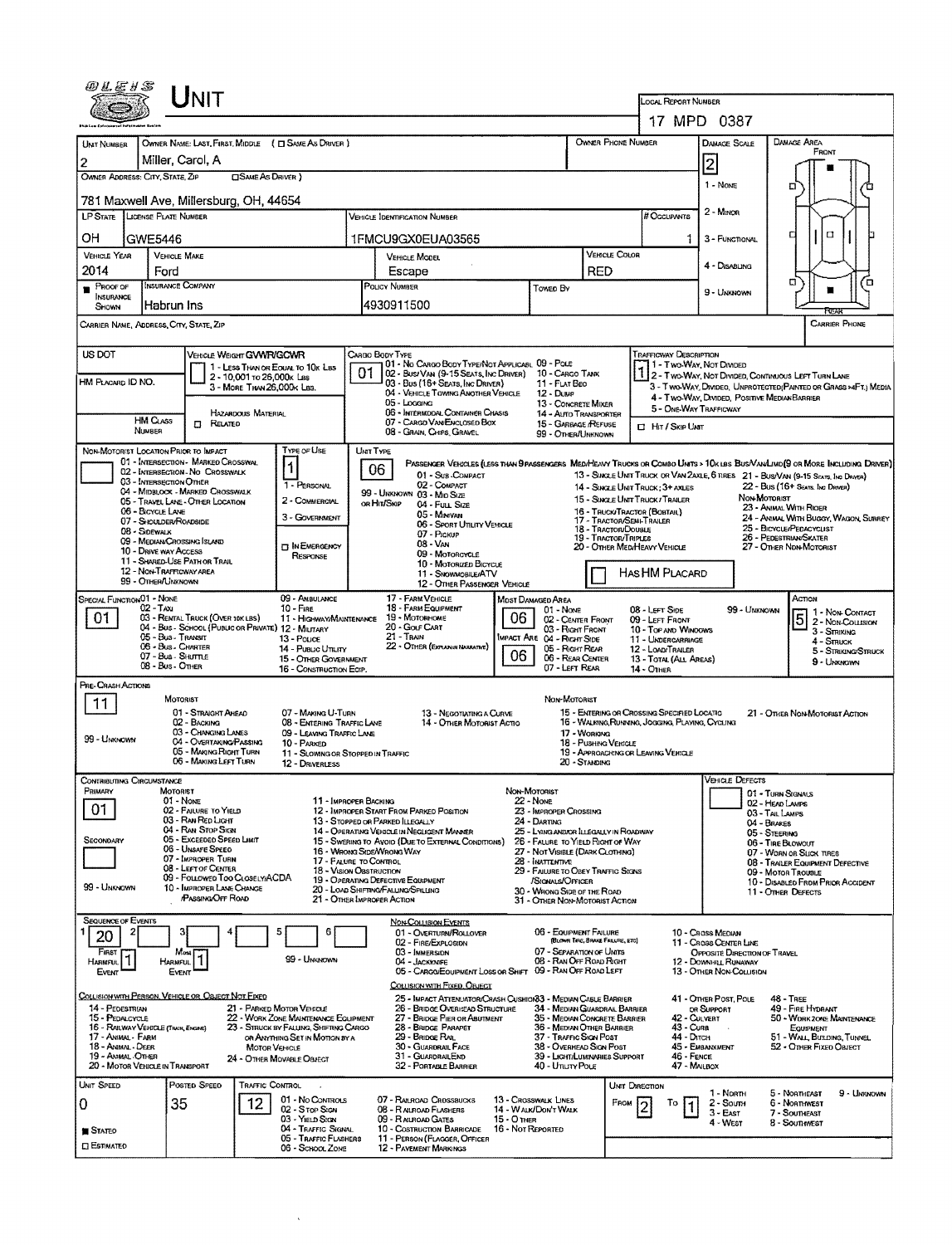|                                                                       |                                                | UNIT                                                                     |                            |                                                                                               |           |                                                                                                  |                   |                                                                                       |                                             |                                                                                                |                            |                                                                                        |                                                                                                                                                                                                                   |                     |  |  |  |
|-----------------------------------------------------------------------|------------------------------------------------|--------------------------------------------------------------------------|----------------------------|-----------------------------------------------------------------------------------------------|-----------|--------------------------------------------------------------------------------------------------|-------------------|---------------------------------------------------------------------------------------|---------------------------------------------|------------------------------------------------------------------------------------------------|----------------------------|----------------------------------------------------------------------------------------|-------------------------------------------------------------------------------------------------------------------------------------------------------------------------------------------------------------------|---------------------|--|--|--|
|                                                                       |                                                |                                                                          |                            |                                                                                               |           |                                                                                                  |                   |                                                                                       |                                             | LOCAL REPORT NUMBER                                                                            |                            | 17 MPD 0387                                                                            |                                                                                                                                                                                                                   |                     |  |  |  |
| <b>UNIT NUMBER</b>                                                    |                                                |                                                                          |                            | OWNER NAME: LAST, FIRST, MIDDLE ( C SAME AS DRIVER )                                          |           |                                                                                                  |                   |                                                                                       |                                             | <b>OWNER PHONE NUMBER</b>                                                                      |                            | DAMAGE SCALE                                                                           | DAMAGE AREA                                                                                                                                                                                                       |                     |  |  |  |
| 3                                                                     |                                                | Duncan, Dale, M                                                          |                            |                                                                                               |           |                                                                                                  |                   |                                                                                       | 740-610-4284                                |                                                                                                |                            | $\overline{2}$                                                                         | FRONT                                                                                                                                                                                                             |                     |  |  |  |
| OWNER ADDRESS: CITY, STATE, ZIP                                       |                                                |                                                                          | <b>CISAME AS DRIVER</b> )  |                                                                                               |           |                                                                                                  |                   |                                                                                       |                                             |                                                                                                |                            | $1 - None$                                                                             | n<br>α                                                                                                                                                                                                            |                     |  |  |  |
| 33039 SR 206, Brinkhaven, OH, 43006                                   |                                                |                                                                          |                            |                                                                                               |           |                                                                                                  |                   |                                                                                       |                                             |                                                                                                |                            | 2 - Mayon                                                                              |                                                                                                                                                                                                                   |                     |  |  |  |
| <b>LP STATE</b>                                                       | <b>LICENSE PLATE NUMBER</b>                    |                                                                          |                            |                                                                                               |           | <b>VEHICLE IDENTIFICATION NUMBER</b>                                                             |                   |                                                                                       |                                             | # Occupants                                                                                    |                            |                                                                                        |                                                                                                                                                                                                                   |                     |  |  |  |
| OН<br><b>VEHICLE YEAR</b>                                             | GKF8036<br><b>VEHICLE MAKE</b>                 |                                                                          |                            |                                                                                               |           | 2G1WT57K491250437<br>VEHICLE MODEL                                                               |                   |                                                                                       | VEHICLE COLOR                               |                                                                                                | 1.                         | 3 - FUNCTIONAL                                                                         | o<br>α                                                                                                                                                                                                            |                     |  |  |  |
| 2009                                                                  | Chevrolet                                      |                                                                          |                            |                                                                                               |           | Impala                                                                                           |                   |                                                                                       | RED                                         |                                                                                                |                            | 4 - DISABLING                                                                          |                                                                                                                                                                                                                   |                     |  |  |  |
| PROOF OF<br>INSURANCE<br>SHOWN                                        | <b>INSURANCE COMPANY</b><br>Troy Miller        |                                                                          |                            |                                                                                               |           | POLICY NUMBER<br>Q096006940                                                                      |                   | TOMED BY                                                                              |                                             |                                                                                                |                            | 9 - Unknown                                                                            | σ                                                                                                                                                                                                                 | ם                   |  |  |  |
| CARRIER NAME, ADDRESS, CITY, STATE, ZIP                               |                                                |                                                                          |                            |                                                                                               |           |                                                                                                  |                   |                                                                                       |                                             |                                                                                                |                            |                                                                                        | <b>CARRIER PHONE</b>                                                                                                                                                                                              |                     |  |  |  |
| US DOT                                                                |                                                | VEHICLE WEIGHT GWWR/GCWR                                                 |                            |                                                                                               |           | CARGO BODY TYPE<br>01 - No CARGO BODY TYPE/NOT APPLICABL 09 - POLE                               |                   |                                                                                       |                                             | <b>TRAFFICWAY DESCRIPTION</b>                                                                  |                            |                                                                                        |                                                                                                                                                                                                                   |                     |  |  |  |
| HM PLACARO ID NO.                                                     |                                                |                                                                          | 2 - 10,001 то 26,000к Las  | 1 - LESS THAN OR EQUAL TO 10K LBS                                                             | 01        | 02 - Bus/Van (9-15 Seats, Inc Driver)<br>03 - Bus (16+ Seats, Inc Driver)                        |                   | 10 - CARGO TANK<br>11 - FLAT BED                                                      |                                             |                                                                                                |                            | 1 - Two-Way, Not Divideo                                                               | 2 - Two-Way, Not Divided, Continuous Left Turn Lane                                                                                                                                                               |                     |  |  |  |
|                                                                       |                                                |                                                                          | 3 - MORE THAN 26,000K LBS. |                                                                                               |           | 04 - VERICLE TOWING ANOTHER VEHICLE<br>05 - Locaine                                              |                   | 12 - Dump<br>13 - CONCRETE MIXER                                                      |                                             |                                                                                                |                            | 5 - ONE-WAY TRAFFICWAY                                                                 | 3 - T WO-WAY, DIVIDED, UNPROTECTED (PAINTED OR GRASS >4FT.) MEDIA<br>4 - Two-Way, Divided, Positive MedianBarrier                                                                                                 |                     |  |  |  |
|                                                                       | <b>HM Cuss</b><br>NUMBER                       | $\Box$ Related                                                           | HAZARDOUS MATERIAL         |                                                                                               |           | 06 - INTERMODAL CONTAINER CHASIS<br>07 - CARGO VAN/ENCLOSEO BOX<br>08 - GRAIN, CHIPS, GRAVEL     |                   | 14 - AUTO TRANSPORTER<br>15 - GARBAGE /REFLISE                                        |                                             | <b>I Hr / SKIP UNIT</b>                                                                        |                            |                                                                                        |                                                                                                                                                                                                                   |                     |  |  |  |
| NON-MOTORIST LOCATION PRIOR TO IMPACT                                 |                                                |                                                                          |                            | TYPE OF USE                                                                                   | UNIT TYPE |                                                                                                  |                   | 99 - OTHER/UNKNOWN                                                                    |                                             |                                                                                                |                            |                                                                                        |                                                                                                                                                                                                                   |                     |  |  |  |
|                                                                       |                                                | 01 - INTERSECTION MARKED CROSSWAL<br>02 - INTERSECTION - NO CROSSWALK    |                            | $\mathbf{1}$                                                                                  |           | 04<br>01 - Sub-COMPACT                                                                           |                   |                                                                                       |                                             |                                                                                                |                            |                                                                                        | PASSENGER VEHICLES (LESS THAN B PASSENGERS MEDITIENT TRUCKS OR COMBO UNITS > 10KLBS BUSVAN/LIMO(9 OR MORE INCLUDING DRIVER)<br>13 - SINGLE UNIT TRUCK OR VAN 2AXLE, 6 TIRES 21 - BUS/VAN (9-15 SEATS. INC ORIVER) |                     |  |  |  |
|                                                                       | 03 - INTERSECTION OTHER                        | 04 - MIDBLOCK - MARKEO CROSSWALK<br>05 - Travel Lane - OTHER LOCATION    |                            | 1 - PERSONAL<br>2 - COMMERCIAL                                                                |           | 02 - COMPACT<br>99 - UNKNOWN 03 - MID SIZE                                                       |                   |                                                                                       |                                             | 14 - SINGLE UNIT TRUCK: 3+ AXLES<br>15 - SINGLE UNIT TRUCK/ TRAILER                            |                            |                                                                                        | 22 - Bus (16+ Sexts, Inc Draver)<br>Non-Mororust                                                                                                                                                                  |                     |  |  |  |
|                                                                       | 06 - BICYCLE LANE<br>07 - SHOULDER/ROADSIDE    |                                                                          |                            | 3 - GOVERNMENT                                                                                |           | or Hit/Skip<br>04 - FULL SIZE<br>05 - MINIVAN<br>06 - Sport Unuty VEHICLE                        |                   |                                                                                       |                                             | 16 - Truck/Tractor (Bostal)<br>17 - Tractor/Semi-Trailer                                       |                            |                                                                                        | 23 - ANIMAL WITH RIDER<br>24 - ANIMAL WITH BUGGY, WAGON, SURREY                                                                                                                                                   |                     |  |  |  |
|                                                                       | 08 - Sidewalk<br>09 - MEDIAN/CROSSING ISLAND   |                                                                          |                            | <b>IN EMERGENCY</b>                                                                           |           | 07 - PICKUP<br>$08 - V_{AN}$                                                                     |                   |                                                                                       | 18 - Tractor/Double<br>19 - TRACTOR/TRIPLES | 20 - OTHER MED/HEAVY VEHICLE                                                                   |                            |                                                                                        | 25 - BICYCLE/PEDACYCLIST<br>26 - PEDESTRIAN/SKATER<br>27 - OTHER NON-MOTORIST                                                                                                                                     |                     |  |  |  |
|                                                                       | 10 - DRIVE WAY ACCESS                          | 11 - SHARED-USE PATH OR TRAIL                                            |                            | <b>RESPONSE</b>                                                                               |           | 09 - Motorcycle<br>10 - MOTORIZEO BICYCLE                                                        |                   |                                                                                       |                                             |                                                                                                |                            |                                                                                        |                                                                                                                                                                                                                   |                     |  |  |  |
|                                                                       | 12 - NON-TRAFFICWAY AREA<br>99 - OTHER/UNKNOWN |                                                                          |                            |                                                                                               |           | 11 - SNOWMOBILE/ATV<br>12 - OTHER PASSENGER VEHICLE                                              |                   |                                                                                       |                                             | HASHM PLACARD                                                                                  |                            |                                                                                        |                                                                                                                                                                                                                   |                     |  |  |  |
| SPECIAL FUNCTION 01 - NONE                                            | $02 -$ Taxi                                    |                                                                          |                            | 09 - AMBULANCE<br>$10 -$ FIRE                                                                 |           | 17 - FARM VEHICLE<br>18 - FARM EQUIPMENT<br>19 - MOTORHOME                                       |                   | <b>MOST DAMAGED AREA</b><br>01 - None                                                 |                                             | 08 - LEFT SIDE                                                                                 |                            | 99 - Unknown                                                                           | Астом<br>1 - Non-Contact                                                                                                                                                                                          |                     |  |  |  |
| 01                                                                    | 05 - Bus - Transit                             | 03 - RENTAL TRUCK (OVER 10K LBS)                                         |                            | 11 - HIGHWAY/MAINTENANCE<br>04 - Bus - SCHOOL (PUBLIC OR PRIVATE) 12 - MILITARY<br>13 - Pouce |           | 20 - Golf Cart<br>21 - Tran                                                                      | 06                | 02 - CENTER FRONT<br>03 - Right Front<br>MPACT ARE 04 - RIGHT SIDE                    |                                             | 09 - LEFT FRONT<br>10 - TOP AND WINDOWS<br>11 - UNDERCARRIAGE                                  |                            |                                                                                        | $412 -$ Non-Collision<br>3 - Striking                                                                                                                                                                             |                     |  |  |  |
|                                                                       | 06 - Bus - Charter<br>07 - Bus - SHUTTLE       |                                                                          |                            | 14 - Pusuc Unury<br>15 - OTHER GOVERNMENT                                                     |           | 22 - OTHER (EXPLAN IN NARRATIVE)                                                                 | 06                | 05 - Right Rear<br>06 - REAR CENTER                                                   |                                             | 12 - LOAD/TRAILER<br>13 - TOTAL (ALL AREAS)                                                    |                            |                                                                                        | 4 - Struck<br>9 - Unknown                                                                                                                                                                                         | 5 - STRIKING/STRUCK |  |  |  |
| PRE-CRASH ACTIONS                                                     | 08 - Bus - OTHER                               |                                                                          |                            | 16 - CONSTRUCTION EOIP.                                                                       |           |                                                                                                  |                   | 07 - LEFT REAR                                                                        |                                             | 14 - OTHER                                                                                     |                            |                                                                                        |                                                                                                                                                                                                                   |                     |  |  |  |
| 11.                                                                   | MOTORIST                                       |                                                                          |                            |                                                                                               |           |                                                                                                  |                   | NON MOTORIST                                                                          |                                             |                                                                                                |                            |                                                                                        |                                                                                                                                                                                                                   |                     |  |  |  |
|                                                                       |                                                | 01 - STRAIGHT AHEAD<br>02 - BACKING                                      |                            | 07 - MAKING U-TURN<br>08 - ENTERING TRAFFIC LANE                                              |           | 13 - Negotiating a Curve<br>14 - OTHER MOTORIST ACTIO                                            |                   |                                                                                       |                                             | 15 - ENTERING OR CROSSING SPECIFIED LOCATIO<br>16 - WALKING RUNNING, JOGGING, PLAYING, CYCLING |                            |                                                                                        | 21 - Other Non-Motorist Action                                                                                                                                                                                    |                     |  |  |  |
| 99 - Linkmawn                                                         |                                                | 03 - CHANGING LANES<br>04 - OVERTAKING/PASSING<br>05 - MAKING RIGHT TURN |                            | 09 - LEAVING TRAFFIC LANE<br>10 - PARKED<br>11 - SLOWING OR STOPPED IN TRAFFIC                |           |                                                                                                  |                   |                                                                                       | 17 - WORKING<br>18 - Pushing Vericle        | 19 - APPROACHING OR LEAVING VEHICLE                                                            |                            |                                                                                        |                                                                                                                                                                                                                   |                     |  |  |  |
|                                                                       |                                                | 06 - MAKING LEFT TURN                                                    |                            | 12 - DRIVERLESS                                                                               |           |                                                                                                  |                   |                                                                                       | 20 - Standing                               |                                                                                                |                            |                                                                                        |                                                                                                                                                                                                                   |                     |  |  |  |
| Contributing Circumstance<br>Primary                                  | MOTORIST<br>01 - None                          |                                                                          |                            | 11 - IMPROPER BACKING                                                                         |           |                                                                                                  |                   | NON-MOTORIST<br>$22 - N$                                                              |                                             |                                                                                                |                            | VEHICLE LJEFECTS                                                                       | 01 - TURN SIGNALS                                                                                                                                                                                                 |                     |  |  |  |
| 01                                                                    |                                                | 02 - FAILURE TO YIELD<br>03 - RAN RED LIGHT                              |                            |                                                                                               |           | 12 - IMPROPER START FROM PARKED POSITION<br>13 - STOPPED OR PARKED ILLEGALLY                     |                   | 23 - IMPROPER CROSSING<br>24 - DARTING                                                |                                             |                                                                                                |                            |                                                                                        | 02 - HEAD LAMPS<br>03 - TAIL LAMPS<br>04 - BRAKES                                                                                                                                                                 |                     |  |  |  |
| SECONDARY                                                             |                                                | 04 - RAN STOP SIGN<br>05 - Exceeded Speed Limit                          |                            |                                                                                               |           | 14 - OPERATING VEHICLE IN NEGLIGENT MANNER<br>15 - SWERING TO AVOID (DUE TO EXTERNAL CONDITIONS) |                   | 25 - LYING AND/OR LLEGALLY IN ROADWAY<br>26 - FALURE TO YIELD RIGHT OF WAY            |                                             |                                                                                                |                            |                                                                                        | 05 - STEERING<br>06 - TIRE BLOWOUT                                                                                                                                                                                |                     |  |  |  |
|                                                                       |                                                | 06 - UNSAFE SPEED<br>07 - IMPROPER TURN<br>08 - LEFT OF CENTER           |                            | 17 - FALURE TO CONTROL                                                                        |           | 16 - WRONG SIDEAVRONG WAY                                                                        |                   | 27 - NOT VISIBLE (DARK CLOTHING)<br>28 - INATTENTIVE                                  |                                             |                                                                                                |                            |                                                                                        | 07 - WORN OR SLICK TIRES<br>08 - TRAILER EQUIPMENT DEFECTIVE                                                                                                                                                      |                     |  |  |  |
| 99 - UNKNOWN                                                          |                                                | 09 - FOLLOWED TOO CLOSELY/ACDA<br>10 - IMPROPER LANE CHANGE              |                            | <b>18 - VISION OBSTRUCTION</b>                                                                |           | 19 - OPERATING DEFECTIVE EQUIPMENT<br>20 - LOAD SHIFTING/FALLING/SPILLING                        |                   | 29 - FAILURE TO OBEY TRAFFIC SIGNS<br>/Signals/Officer<br>30 - WRONG SIDE OF THE ROAD |                                             |                                                                                                |                            |                                                                                        | 09 - Motor Trouble<br>10 - DISABLED FROM PRIOR ACCIDENT<br>11 - Other Defects                                                                                                                                     |                     |  |  |  |
|                                                                       |                                                | PASSING OFF ROAD                                                         |                            |                                                                                               |           | 21 - OTHER IMPROPER ACTION                                                                       |                   | 31 - OTHER NON-MOTORIST ACTION                                                        |                                             |                                                                                                |                            |                                                                                        |                                                                                                                                                                                                                   |                     |  |  |  |
| <b>SEQUENCE OF EVENTS</b><br>20                                       |                                                |                                                                          |                            |                                                                                               |           | <b>NON-COLLISION EVENTS</b><br>01 - OVERTURN/ROLLOVER                                            |                   | 06 - EQUIPMENT FAILURE                                                                |                                             |                                                                                                |                            | 10 - Cross Median                                                                      |                                                                                                                                                                                                                   |                     |  |  |  |
| <b>FIRST</b><br>HARMFUL <sup>1</sup>                                  | Most                                           |                                                                          |                            | 99 - Unknown                                                                                  |           | 02 - FIRE/EXPLOSION<br>03 - IMMERSION<br>04 - JACKKNIFE                                          |                   | 07 - SEPARATION OF UNITS<br>08 - RAN OFF ROAD RIGHT                                   | (BLOWN TIRE, BRAKE FAILURE, ETC)            |                                                                                                |                            | 11 - Cross CENTER LINE<br><b>OPPOSITE DIRECTION OF TRAVEL</b><br>12 - DOWNHILL RUNAWAY |                                                                                                                                                                                                                   |                     |  |  |  |
| EVENT                                                                 | <b>HARMFUL</b><br>Event                        |                                                                          |                            |                                                                                               |           | 05 - CARGO/EQUIPMENT LOSS OR SHIFT<br>COLUSION WITH EIXED, ORJECT                                |                   | 09 - RAN OFF ROAD LEFT                                                                |                                             |                                                                                                |                            | 13 - OTHER NON-COLUSION                                                                |                                                                                                                                                                                                                   |                     |  |  |  |
| COLLISION WITH PERSON, VEHICLE OR OBJECT NOT FIXED<br>14 - PEDESTRIAN |                                                |                                                                          |                            | 21 - PARKED MOTOR VEHICLE                                                                     |           | 25 - IMPACT ATTEMJATOR/CRASH CUSHIONS3 - MEDIAN CABLE BARRIER<br>26 - BRIDGE OVERHEAD STRUCTURE  |                   | 34 - MEDIAN GUARDRAIL BARRIER                                                         |                                             |                                                                                                |                            | 41 - Onen Post, Pour                                                                   | 48 - TREE<br>49 - FIRE HYDRANT                                                                                                                                                                                    |                     |  |  |  |
| 15 - PEDALCYCLE<br>16 - RAILWAY VEHICLE (TANN, ENDRE)                 |                                                |                                                                          |                            | 22 - WORK ZONE MAINTENANCE EQUIPMENT<br>23 - STRUCK BY FALLING, SHIFTING CARGO                |           | 27 - BRIDGE PIER OR ABUTMENT<br>28 - BRIDGE PARAPET                                              |                   | 35 - MEDIAN CONCRETE BARRIER<br>36 - MEDIAN OTHER BARRIER                             |                                             |                                                                                                | 42 - CULVERT<br>43 - Curs  | OR SUPPORT                                                                             | 50 - WORKZONE MAINTENANCE<br><b>EQUIPMENT</b>                                                                                                                                                                     |                     |  |  |  |
| 17 - Annal Farm<br>18 - ANIMAL - DEER                                 |                                                |                                                                          | <b>MOTOR VEHICLE</b>       | OR ANYTHING SET IN MOTION BY A                                                                |           | 29 - BRIDGE RAIL<br>30 - GUARDRAL FACE                                                           |                   | 37 - TRAFFIC SIGN POST<br>38 - Overhead Skon Post                                     |                                             |                                                                                                | 44 - Олгон                 | 45 - EMBANKMENT                                                                        | 51 - WALL, BUILDING, TUNNEL<br>52 - Omen Fixed Oakect                                                                                                                                                             |                     |  |  |  |
| 19 - AMMAL-OTHER<br>20 - MOTOR VEHICLE IN TRANSPORT                   |                                                |                                                                          |                            | 24 - Отнея Моулаце Овлест                                                                     |           | 31 - GUARDRAILEND<br>32 - PORTABLE BARRIER                                                       |                   | 39 - Light/Luminaries Support<br>40 - Unury Pous                                      |                                             |                                                                                                | 46 - FENCE<br>47 - MAILBOX |                                                                                        |                                                                                                                                                                                                                   |                     |  |  |  |
| UNIT SPEED                                                            |                                                | Posted Speed                                                             | Traffic Control            | 01 - No CONTROLS                                                                              |           | 07 - RAILROAD CROSSBUCKS                                                                         |                   | 13 - CROSSWALK LINES                                                                  |                                             | UNIT DIRECTION                                                                                 |                            | 1 - North                                                                              | 5 - NORTHEAST                                                                                                                                                                                                     | 9 - UNKNOWN         |  |  |  |
| 0                                                                     | 35                                             |                                                                          | 12                         | 02 - Stop Sign<br>03 - YIELD SIGN                                                             |           | 08 - R AILROAD FLASHERS<br>09 - RALROAD GATES                                                    | 15 - О тнев       | 14 - WALK/DONT WALK                                                                   |                                             | FROM<br>То                                                                                     |                            | $2 -$ South<br>3 - East<br>4 - West                                                    | 6 - Normwest<br>7 - SoumeAST<br>8 - Southwest                                                                                                                                                                     |                     |  |  |  |
| <b>STATED</b><br><b>C</b> ESTIMATED                                   |                                                |                                                                          |                            | 04 - TRAFFIC SIGNAL<br>05 - TRAFFIC FLASHERS                                                  |           | 10 - Costruction Barricade<br>11 PERSON (FLAQGER, OFFICER                                        | 16 - Not Reported |                                                                                       |                                             |                                                                                                |                            |                                                                                        |                                                                                                                                                                                                                   |                     |  |  |  |
|                                                                       |                                                |                                                                          |                            | 06 - SCHOOL ZONE                                                                              |           | <b>12 - PAVEMENT MARKINGS</b>                                                                    |                   |                                                                                       |                                             |                                                                                                |                            |                                                                                        |                                                                                                                                                                                                                   |                     |  |  |  |

 $\bar{z}$ 

 $\bar{c}$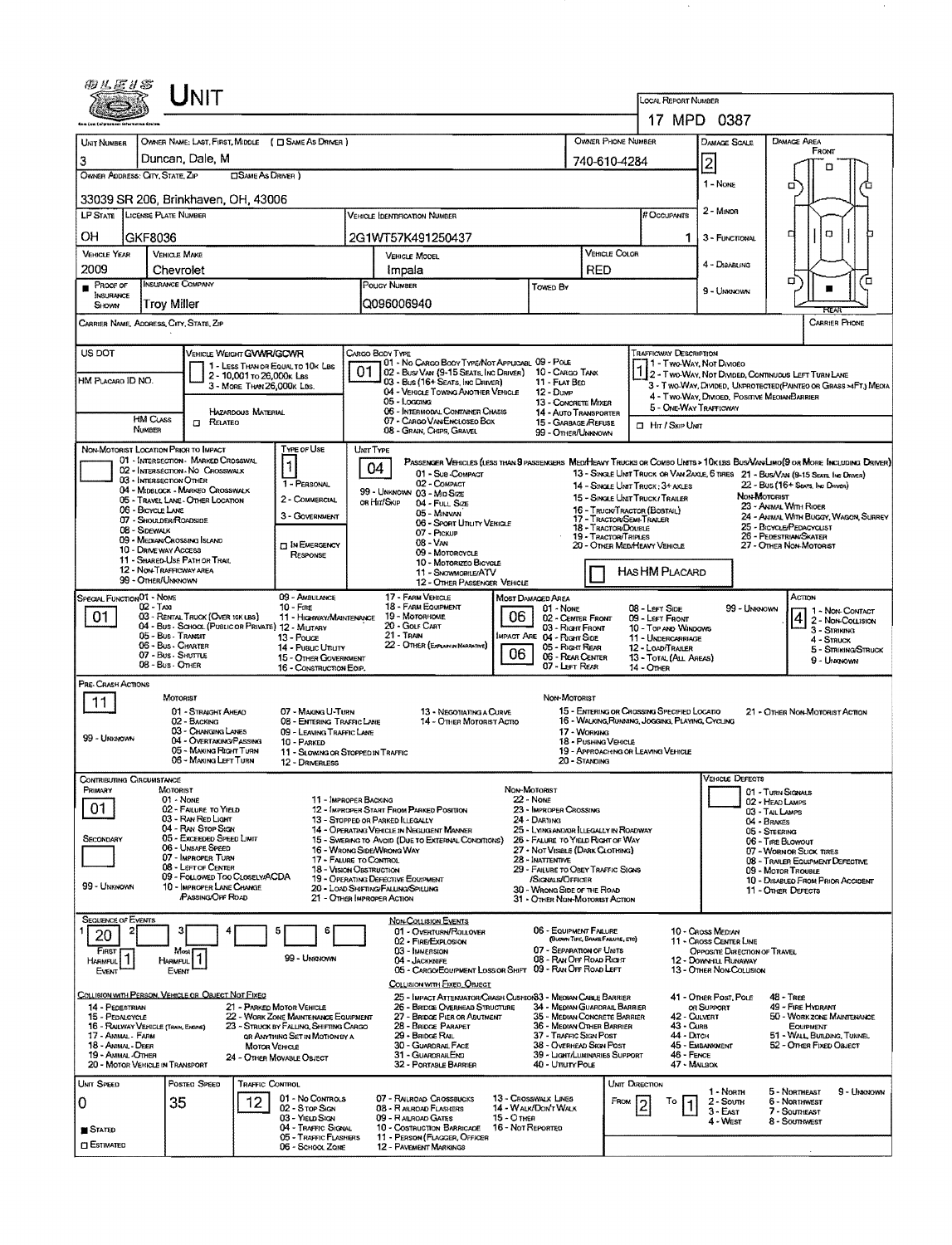| 田巴屋爿名                                           |                                                                                                                 |                                                                         |                                                                |                                     |                                                                                                                                                                 | <b>MOTORIST / NON-MOTORIST / OCCUPANT</b>                                                                                                                                                                                                                                                                                                                                                                                           |                                         |                                                           |               |                                                                                             |                                                                                                                                                                                                                                                                                                                                                                             |                          |                                                                                                |                                                        |                             |
|-------------------------------------------------|-----------------------------------------------------------------------------------------------------------------|-------------------------------------------------------------------------|----------------------------------------------------------------|-------------------------------------|-----------------------------------------------------------------------------------------------------------------------------------------------------------------|-------------------------------------------------------------------------------------------------------------------------------------------------------------------------------------------------------------------------------------------------------------------------------------------------------------------------------------------------------------------------------------------------------------------------------------|-----------------------------------------|-----------------------------------------------------------|---------------|---------------------------------------------------------------------------------------------|-----------------------------------------------------------------------------------------------------------------------------------------------------------------------------------------------------------------------------------------------------------------------------------------------------------------------------------------------------------------------------|--------------------------|------------------------------------------------------------------------------------------------|--------------------------------------------------------|-----------------------------|
|                                                 |                                                                                                                 |                                                                         |                                                                |                                     |                                                                                                                                                                 |                                                                                                                                                                                                                                                                                                                                                                                                                                     |                                         |                                                           |               |                                                                                             | LOCAL REPORT NUMBER<br>17 MPD 0387                                                                                                                                                                                                                                                                                                                                          |                          |                                                                                                |                                                        |                             |
|                                                 | UNIT NUMBER NAME: LAST, FIRST, MIDDLE                                                                           |                                                                         |                                                                |                                     |                                                                                                                                                                 |                                                                                                                                                                                                                                                                                                                                                                                                                                     |                                         |                                                           | DATE OF BIRTH |                                                                                             |                                                                                                                                                                                                                                                                                                                                                                             |                          | Age                                                                                            | GENDER                                                 |                             |
|                                                 | Miller, Kara, A                                                                                                 |                                                                         |                                                                |                                     |                                                                                                                                                                 |                                                                                                                                                                                                                                                                                                                                                                                                                                     |                                         |                                                           |               | 02/21/1986                                                                                  |                                                                                                                                                                                                                                                                                                                                                                             |                          | 31                                                                                             | F                                                      | F - FEMALE<br>M - MALE      |
|                                                 | ADDRESS, CITY, STATE, ZIP                                                                                       |                                                                         |                                                                |                                     |                                                                                                                                                                 |                                                                                                                                                                                                                                                                                                                                                                                                                                     |                                         |                                                           |               |                                                                                             | CONTACT PHONE - INCLUDE AREA CODE                                                                                                                                                                                                                                                                                                                                           |                          |                                                                                                |                                                        |                             |
| <b>NJURIES</b>                                  | 163 S Mad Anthony St Apt A, Millersburg, OH, 44654<br>INJURED TAKEN BY EMS AGENCY                               |                                                                         |                                                                |                                     |                                                                                                                                                                 | MEDICAL FACILITY INJURED TAKEN TO                                                                                                                                                                                                                                                                                                                                                                                                   |                                         | <b>SAFETY EQUIPMENT USED</b>                              |               | DOT COMPLIANT SEATING POSITION AVR BAG USAGE EVECTION TRAPPED                               | 330-231-1557                                                                                                                                                                                                                                                                                                                                                                |                          |                                                                                                |                                                        |                             |
| $\vert$ 1                                       | 1                                                                                                               |                                                                         |                                                                |                                     |                                                                                                                                                                 |                                                                                                                                                                                                                                                                                                                                                                                                                                     | 04                                      |                                                           |               | $\Box$ Motorcycle<br>HELMET                                                                 | 01                                                                                                                                                                                                                                                                                                                                                                          |                          |                                                                                                | $\vert$ 1                                              |                             |
| OL State                                        | <b>OPERATOR LICENSE NUMBER</b>                                                                                  | OL CLASS                                                                | No<br>$\square$ Valid                                          | <b>M/C</b><br>$\Box$ <sub>END</sub> | CONDITION                                                                                                                                                       | ALCOHOL/DRUG SUSPECTED ALCOHOL TEST STATUS ALCOHOL TEST TYPE ALCOHOL TEST VALUE DRUG TEST STATUS DRUG TEST TYPE                                                                                                                                                                                                                                                                                                                     |                                         |                                                           |               |                                                                                             |                                                                                                                                                                                                                                                                                                                                                                             |                          |                                                                                                |                                                        |                             |
| OH                                              | SZ045988                                                                                                        | $\vert 4$                                                               | D.                                                             |                                     | $\mathbf{1}$                                                                                                                                                    | $\vert$ 1 $\vert$                                                                                                                                                                                                                                                                                                                                                                                                                   | 1                                       |                                                           |               |                                                                                             |                                                                                                                                                                                                                                                                                                                                                                             |                          | 1                                                                                              |                                                        |                             |
|                                                 | OFFENSE CHARGED ( [ LOCAL CODE)                                                                                 | ACDA                                                                    | <b>OFFENSE DESCRIPTION</b>                                     |                                     |                                                                                                                                                                 |                                                                                                                                                                                                                                                                                                                                                                                                                                     |                                         | CITATION NUMBER                                           |               |                                                                                             |                                                                                                                                                                                                                                                                                                                                                                             | $\square$ Device<br>Useo | HANDS-FREE                                                                                     |                                                        | <b>DRIVER DISTRACTED BY</b> |
| 333.03A                                         | UNIT NUMBER NAME: LAST, FIRST, MIDDLE                                                                           |                                                                         |                                                                |                                     |                                                                                                                                                                 |                                                                                                                                                                                                                                                                                                                                                                                                                                     |                                         |                                                           | DATE OF BIRTH |                                                                                             |                                                                                                                                                                                                                                                                                                                                                                             |                          | AGE                                                                                            | Gender                                                 |                             |
|                                                 | Miller, Layden, R                                                                                               |                                                                         |                                                                |                                     |                                                                                                                                                                 |                                                                                                                                                                                                                                                                                                                                                                                                                                     |                                         |                                                           |               | 10/09/1958                                                                                  |                                                                                                                                                                                                                                                                                                                                                                             |                          | 58                                                                                             |                                                        | F - FEMALE<br>M - MALE      |
|                                                 | ADDRESS, CITY, STATE, ZIP                                                                                       |                                                                         |                                                                |                                     |                                                                                                                                                                 |                                                                                                                                                                                                                                                                                                                                                                                                                                     |                                         |                                                           |               |                                                                                             | CONTACT PHONE - INCLUDE AREA CODE                                                                                                                                                                                                                                                                                                                                           |                          |                                                                                                |                                                        |                             |
| NJURIES                                         | 781 Maxwell Ave, Millersburg, OH, 44654<br><b>INJURED TAKEN BY EMS AGENCY</b>                                   |                                                                         |                                                                |                                     |                                                                                                                                                                 | MEDICAL FACILITY INJURED TAKEN TO                                                                                                                                                                                                                                                                                                                                                                                                   |                                         | <b>SAFETY EQUIPMENT USED</b>                              |               | DOT COMPLIANT SEATING POSITION AIR BAG USAGE EJECTION TRAPPED                               | 330-473-2477                                                                                                                                                                                                                                                                                                                                                                |                          |                                                                                                |                                                        |                             |
|                                                 |                                                                                                                 |                                                                         |                                                                |                                     |                                                                                                                                                                 |                                                                                                                                                                                                                                                                                                                                                                                                                                     | 04                                      |                                                           |               | <b>MOTORCYCLE</b><br>HELMET                                                                 | 01                                                                                                                                                                                                                                                                                                                                                                          |                          |                                                                                                |                                                        |                             |
| OL STATE                                        | <b>OPERATOR LICENSE NUMBER</b>                                                                                  | OL CLASS                                                                | No<br><b>EIVALID</b>                                           | M/C<br>$ {\bf u} _{\text{Em}}$      | CONDITION                                                                                                                                                       | ALCOHOL/DRUG SUSPECTED ALCOHOL TEST STATUS ALCOHOL TEST TYPE ALCOHOL TEST VALUE DRUG TEST STATUS DRUG TEST TYPE                                                                                                                                                                                                                                                                                                                     |                                         |                                                           |               |                                                                                             |                                                                                                                                                                                                                                                                                                                                                                             |                          |                                                                                                |                                                        |                             |
| OН                                              | RF379193                                                                                                        | $\overline{\mathcal{L}}$                                                | Dı.                                                            |                                     |                                                                                                                                                                 | $\vert$ 1                                                                                                                                                                                                                                                                                                                                                                                                                           | 1                                       |                                                           |               |                                                                                             |                                                                                                                                                                                                                                                                                                                                                                             |                          | 1                                                                                              |                                                        |                             |
|                                                 | OFFENSE CHARGED (TILOCAL CODE)                                                                                  |                                                                         | <b>OFFENSE DESCRIPTION</b>                                     |                                     |                                                                                                                                                                 |                                                                                                                                                                                                                                                                                                                                                                                                                                     |                                         | <b>CITATION NUMBER</b>                                    |               |                                                                                             |                                                                                                                                                                                                                                                                                                                                                                             | $\Box$ Device<br>USED    | <b>HANDS-FREE</b>                                                                              |                                                        | <b>DRIVER DISTRACTED BY</b> |
| NUMBER AND A P                                  |                                                                                                                 | INJURED TAKEN BY                                                        |                                                                |                                     |                                                                                                                                                                 | SAFETY EQUIPMENT USED A RECORD AND MILLION OF A REPORT OF A REPORT OF A REPORT OF A REPORT OF A REPORT OF A REPORT OF A REPORT OF A REPORT OF A REPORT OF A REPORT OF A REPORT OF A REPORT OF A REPORT OF A REPORT OF A REPORT                                                                                                                                                                                                      |                                         |                                                           |               |                                                                                             |                                                                                                                                                                                                                                                                                                                                                                             |                          |                                                                                                |                                                        |                             |
| 2 POSSIBLE<br>4 - INCAPACITATING<br>$5 - FATAL$ | 1-No INJURY / NOME REPORTE<br>3 - Non-Incapacitating<br>$2 - EMS$<br>$3 - \text{Pouce}$<br>4 - OTHER            | $\Lambda$ - Not Transported $L_{\text{max}}$<br><b>TREATED AT SCENE</b> |                                                                |                                     | Motorist $\mathcal{L}_{\mathcal{S}_\mathcal{A}}$ , $\mathcal{L}_{\mathcal{S}_\mathcal{A}}$ , $\mathcal{L}_{\mathcal{S}_\mathcal{A}}$<br>03 - LAP BELT ONLY USED | 01 - None Used - Vehicle Occupant   05 - Child Restraint System Forward Factive  09 - None Used<br>102 - Shoulder Belt Only Used 1988 1989 - Child Restraint System Rear Facing (2008) 10 - Helmet Used<br>$\approx 07$ - Booster Seat                                                                                                                                                                                              |                                         |                                                           |               |                                                                                             | NON-MOTORIST                                                                                                                                                                                                                                                                                                                                                                |                          | 11 - Protective Pads Used. 14 - Other                                                          | <sup>8</sup> 12 - REFLECTIVE COATING.<br>13 - Lighting |                             |
|                                                 |                                                                                                                 | 9 - Unknown                                                             |                                                                |                                     |                                                                                                                                                                 | 04 - S HOULDER AND LAP BELT ONLY USED 88. 08 - HELMET USED                                                                                                                                                                                                                                                                                                                                                                          |                                         |                                                           |               |                                                                                             | $\begin{picture}(180,10) \put(0,0){\vector(1,0){100}} \put(0,0){\vector(1,0){100}} \put(0,0){\vector(1,0){100}} \put(0,0){\vector(1,0){100}} \put(0,0){\vector(1,0){100}} \put(0,0){\vector(1,0){100}} \put(0,0){\vector(1,0){100}} \put(0,0){\vector(1,0){100}} \put(0,0){\vector(1,0){100}} \put(0,0){\vector(1,0){100}} \put(0,0){\vector(1,0){100}} \put(0,0){\vector($ |                          |                                                                                                | R.                                                     |                             |
| <b>SEATING POSITION</b>                         | 01 - FRONT - LEFT SIDE MOTORCYCLE DRIVER)                                                                       |                                                                         | 障害<br>07 - THIRD - LEFT SIDE (MOTOROYCLE SIDE CAR)             |                                     |                                                                                                                                                                 | ng magyar 200                                                                                                                                                                                                                                                                                                                                                                                                                       |                                         | 12. PASSENGER IN UNENCLOSED CARGO AREA                    |               |                                                                                             | 190 July 1907 -                                                                                                                                                                                                                                                                                                                                                             |                          | Am BAG USAGE<br>1 - NOT DEPLOYED                                                               |                                                        |                             |
|                                                 | 02 - FRONT MIDDLE<br>03 - Front - Right Side<br>04 - SECOND - LEFT SIDE (MOTORCYCLE PASSENGER)                  |                                                                         | 08 - Third - Middle<br>$99 -$ Third - Right Side               |                                     | 10 - SLEEPER SECTION OF CAB (TRICK)                                                                                                                             |                                                                                                                                                                                                                                                                                                                                                                                                                                     | 13 - TRAILING UNIT<br>15 - Non-Motorist | ng.<br>14 - RIDING ON VEHICLE EXTERIOR (NON-TRAILER UNIT) |               |                                                                                             |                                                                                                                                                                                                                                                                                                                                                                             |                          | 2 - DEPLOYED FRONT<br>3 - DEPLOYED SIDE<br>4- DEPLOYED BOTH FRONT/SIDE                         |                                                        |                             |
|                                                 | 05 - Secono - Midoue<br><b>06 - Second - Right Stog</b> (19) S. S.                                              |                                                                         | 11 - PASSENGER IN OTHER ENGLOSED CARGO AREA                    |                                     |                                                                                                                                                                 | A MONTRAUMO UNT SUCH AS A BUS, PICK UP WITH CAP JUST THE COMPOSITION OF THE CONDUCT OF THE CONDUCT OF THE CONDUCT OF THE CONDUCT OF THE CONDUCT OF THE CONDUCT OF THE CONDUCT OF THE CONDUCT OF THE CONDUCT OF THE CONDUCT OF                                                                                                                                                                                                       | 16 - Other                              |                                                           |               |                                                                                             |                                                                                                                                                                                                                                                                                                                                                                             |                          | 5 - NOT APPLICABLE<br>9 - DEPLOYMENT UNIXNOWN                                                  |                                                        |                             |
| <b>EJECTION</b>                                 | EELER#BOAL+<br>TRAPPED                                                                                          |                                                                         | <b>OPERATOR LICENSE CLASS</b>                                  |                                     |                                                                                                                                                                 | CONDITION                                                                                                                                                                                                                                                                                                                                                                                                                           |                                         |                                                           |               |                                                                                             |                                                                                                                                                                                                                                                                                                                                                                             |                          | ALCOHOL/DRUG SUSPECTED                                                                         |                                                        |                             |
| 1 - Nor Elected<br>2- TOTALLY EJECTED           | 1 - Nor Thappen<br>2 - EXTRIGATED BY                                                                            |                                                                         | 1 Cuss A<br>$2 - \text{Class } B$                              |                                     |                                                                                                                                                                 | 1 - APPARENTLY NORMAL<br>2 - PHYSICAL IMPAIRMENT                                                                                                                                                                                                                                                                                                                                                                                    |                                         |                                                           |               | 5 - FELL ASLEEP, FAMILED, FATIGUE.<br>6 - UNDER THE INFLUENCE OF                            |                                                                                                                                                                                                                                                                                                                                                                             |                          | $1 -$ None $\frac{1}{2}$ and $\frac{1}{2}$ and $\frac{1}{2}$<br>2 - YES - ALCOHOL SUSPECTED    |                                                        |                             |
| 4 - NOT APPLICABLE<br>Frank Carl                | 3 - PARTIALLY EJECTED<br>MECHANICAL MEANS<br>3 - EXTRIGATED BY<br>NON-MECHANICAL MEANS                          | 'nу                                                                     | ⊚3 - CussC<br>4 - REGULAR CLASS (Oscis TOT)<br>5-MC/Moreo Only |                                     | i ta                                                                                                                                                            | - 3 - EMOTIONL (DEPRESSED, ANGRY, DISTURBE)<br>4 - I⊔v∈ss<br>嵩<br>$\label{eq:10} \frac{1}{2} \sum_{i=1}^{n} \frac{1}{2} \sum_{i=1}^{n} \frac{1}{2} \sum_{j=1}^{n} \frac{1}{2} \sum_{j=1}^{n} \frac{1}{2} \sum_{j=1}^{n} \frac{1}{2} \sum_{j=1}^{n} \frac{1}{2} \sum_{j=1}^{n} \frac{1}{2} \sum_{j=1}^{n} \frac{1}{2} \sum_{j=1}^{n} \frac{1}{2} \sum_{j=1}^{n} \frac{1}{2} \sum_{j=1}^{n} \frac{1}{2} \sum_{j=1}^{n} \frac{1}{2} \$ |                                         |                                                           | 7-OTHER       | MEDICATIONS, DRUGS, ALCOHOL                                                                 |                                                                                                                                                                                                                                                                                                                                                                             |                          | 3 - Yes - Hab Not IMPAIRED<br>4 - Yes - Drugs Suspected<br>5 - YES-ALCOHOL AND DRUGS SUSPECTED |                                                        |                             |
| Telefonia ya Ten<br>Aloohol Test Status         | - 1867                                                                                                          |                                                                         | WO WO<br>ALCOHOL TEST TYPE                                     |                                     | DRUG TEST STATUS                                                                                                                                                |                                                                                                                                                                                                                                                                                                                                                                                                                                     |                                         | DRUG TEST TYPE                                            |               | DRIVER DISTRACTED BY                                                                        |                                                                                                                                                                                                                                                                                                                                                                             |                          |                                                                                                |                                                        |                             |
| 1 - NONE GIVEN                                  | 2-Test Rerusen                                                                                                  |                                                                         | 1 - None<br>2-Bicco                                            |                                     | 1 - NONE GIVEN<br>2 - Test Refused                                                                                                                              |                                                                                                                                                                                                                                                                                                                                                                                                                                     |                                         | 1 - None<br>$2 - B$ LOOD                                  |               | 1 - No Distraction Reported<br>$2 -$ Phone $\frac{1}{2}$                                    |                                                                                                                                                                                                                                                                                                                                                                             |                          | 6 - OTHER INSIDE THE VEHICLE<br>7 - EXTERNAL DISTRACTION                                       |                                                        |                             |
|                                                 | 3 - TEST GIVEN, CONTAMINATED SAMPLE/UNUSABL<br>4 - Test Given, Results Known<br>5 - Test Given, Results Unknown |                                                                         | $3 -$ Uriuve<br>4 - BREATH<br>$5  O$ THER                      |                                     |                                                                                                                                                                 | 3 - Test Given, CONTAMINATED SAMPLE/UNUSABL<br>4 - Test Given, Results Known (Winter)<br>5 - Test Given, Results Unknown                                                                                                                                                                                                                                                                                                            |                                         | $3 -$ Urine<br>4 - OTHER                                  |               | 3 - TEXTING / EMAILING<br>4 - ELCTRONIC COMMUNICATION DEVICE<br>5 - OTHER ELECTRONIC DEVICE |                                                                                                                                                                                                                                                                                                                                                                             |                          |                                                                                                |                                                        |                             |
|                                                 | <b>Andrew Province Communication</b><br>UNIT NUMBER NAME: LAST, FIRST, MIDDLE                                   |                                                                         | 福岡市                                                            |                                     | $\mathcal{R}$ , $\mathcal{R}$ , $\mathcal{R}$ , $\mathcal{R}$ , $\mathcal{R}$ , $\mathcal{R}$ , $\mathcal{R}$                                                   |                                                                                                                                                                                                                                                                                                                                                                                                                                     |                                         | ki i                                                      |               | (NAVIGATION DEVICE, RADIO, DVO)<br>DATE OF BIRTH                                            |                                                                                                                                                                                                                                                                                                                                                                             |                          |                                                                                                |                                                        |                             |
|                                                 |                                                                                                                 |                                                                         |                                                                |                                     |                                                                                                                                                                 |                                                                                                                                                                                                                                                                                                                                                                                                                                     |                                         |                                                           |               |                                                                                             |                                                                                                                                                                                                                                                                                                                                                                             |                          | AGE                                                                                            | Gender                                                 | F - FEMALE<br>M - MALE      |
|                                                 | ADDRESS, CITY, STATE, ZIP                                                                                       |                                                                         |                                                                |                                     |                                                                                                                                                                 |                                                                                                                                                                                                                                                                                                                                                                                                                                     |                                         |                                                           |               |                                                                                             | CONTACT PHONE - INCLUDE AREA CODE                                                                                                                                                                                                                                                                                                                                           |                          |                                                                                                |                                                        |                             |
| OCCUPANT                                        |                                                                                                                 |                                                                         |                                                                |                                     |                                                                                                                                                                 |                                                                                                                                                                                                                                                                                                                                                                                                                                     |                                         |                                                           |               |                                                                                             |                                                                                                                                                                                                                                                                                                                                                                             |                          |                                                                                                |                                                        |                             |
| Injuries                                        | Injured Taken By<br><b>EMS AGENCY</b>                                                                           |                                                                         |                                                                |                                     |                                                                                                                                                                 | MEDICAL FACILITY INJURED TAKEN TO                                                                                                                                                                                                                                                                                                                                                                                                   |                                         | Safety Equipment Used                                     | DOT           | <b>COMPLIANT</b><br>MOTORCYCLE<br>HELMET                                                    |                                                                                                                                                                                                                                                                                                                                                                             |                          | SEATING POSITION AIR BAG USAGE EJECTION TRAPPED                                                |                                                        |                             |
|                                                 | UNIT NUMBER NAME: LAST, FIRST, MIDDLE                                                                           |                                                                         |                                                                |                                     |                                                                                                                                                                 |                                                                                                                                                                                                                                                                                                                                                                                                                                     |                                         |                                                           |               | DATE OF BIRTH                                                                               |                                                                                                                                                                                                                                                                                                                                                                             |                          | AGE                                                                                            | Gender                                                 | F - FEMALE                  |
|                                                 | ADDRESS, CITY, STATE, ZIP                                                                                       |                                                                         |                                                                |                                     |                                                                                                                                                                 |                                                                                                                                                                                                                                                                                                                                                                                                                                     |                                         |                                                           |               |                                                                                             | CONTACT PHONE - INCLUDE AREA CODE                                                                                                                                                                                                                                                                                                                                           |                          |                                                                                                |                                                        | M - Male                    |
|                                                 |                                                                                                                 |                                                                         |                                                                |                                     |                                                                                                                                                                 |                                                                                                                                                                                                                                                                                                                                                                                                                                     |                                         |                                                           |               |                                                                                             |                                                                                                                                                                                                                                                                                                                                                                             |                          |                                                                                                |                                                        |                             |
| ОССЦРААТ<br>NJURIES                             | <b>INJURED TAKEN BY EMS AGENCY</b>                                                                              |                                                                         |                                                                |                                     |                                                                                                                                                                 | MEDICAL FACILITY INJURED TAKEN TO                                                                                                                                                                                                                                                                                                                                                                                                   |                                         | SAFETY EQUIPMENT USED                                     | DOT           | <b>COMPLIANT</b>                                                                            |                                                                                                                                                                                                                                                                                                                                                                             |                          | Seating Position   Air Bag Usage                                                               | EJECTION TRAPPED                                       |                             |
|                                                 |                                                                                                                 |                                                                         |                                                                |                                     |                                                                                                                                                                 |                                                                                                                                                                                                                                                                                                                                                                                                                                     |                                         |                                                           |               | MOTORCYCLE<br>НЕШЕТ                                                                         |                                                                                                                                                                                                                                                                                                                                                                             |                          |                                                                                                |                                                        |                             |